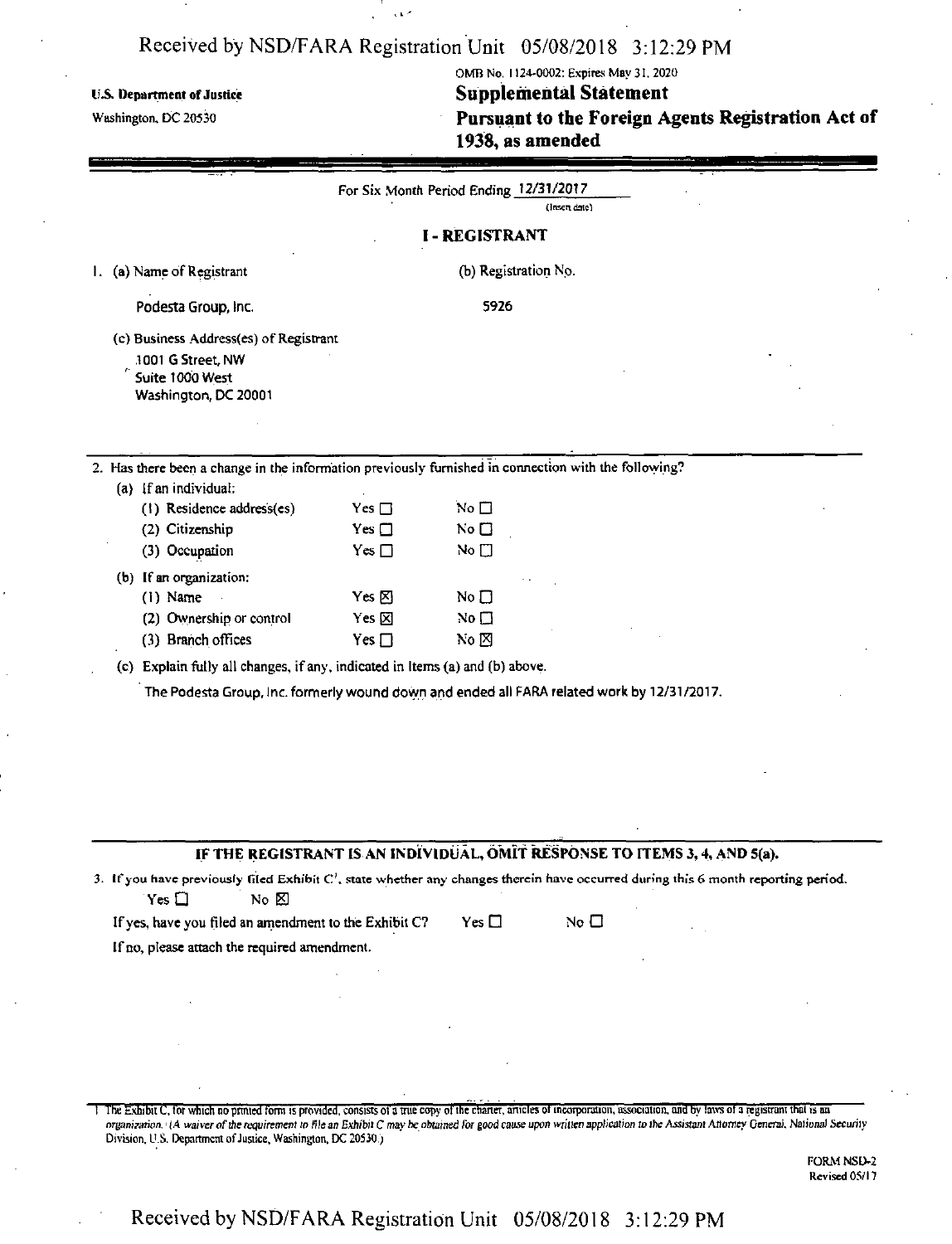|                                                               | 4. (a) Have any persons ceased acting as partners, officers, directors or similar officials of the registrant during this 6 month reporting period?                                                                                                                                                                                                   |                        |              |                       |
|---------------------------------------------------------------|-------------------------------------------------------------------------------------------------------------------------------------------------------------------------------------------------------------------------------------------------------------------------------------------------------------------------------------------------------|------------------------|--------------|-----------------------|
|                                                               |                                                                                                                                                                                                                                                                                                                                                       |                        |              |                       |
| Yes $\boxtimes$                                               | No $\Box$                                                                                                                                                                                                                                                                                                                                             |                        |              |                       |
| If yes, furnish the following information:<br>Name            |                                                                                                                                                                                                                                                                                                                                                       | Position               |              | Date Connection Ended |
| The Podesta Group, Inc. formerly<br>wound down on 12/31/2017. |                                                                                                                                                                                                                                                                                                                                                       |                        |              |                       |
| Yes $\Box$                                                    | (b) Have any persons become partners, officers, directors or similar officials during this 6 month reporting period?<br>No $\boxtimes$                                                                                                                                                                                                                |                        |              |                       |
| If yes, furnish the following information:                    |                                                                                                                                                                                                                                                                                                                                                       |                        |              |                       |
| Name                                                          | Residence Address                                                                                                                                                                                                                                                                                                                                     | Citizenship            | Position     | Date Assumed          |
|                                                               |                                                                                                                                                                                                                                                                                                                                                       |                        |              |                       |
|                                                               | 5. (a) Has any person named in Item 4(b) rendered services directly in furtherance of the interests of any foreign principal?                                                                                                                                                                                                                         |                        |              |                       |
| Yes $\Box$                                                    | No $\Box$                                                                                                                                                                                                                                                                                                                                             |                        |              |                       |
|                                                               | If yes, identify each such person and describe the service rendered.                                                                                                                                                                                                                                                                                  |                        |              |                       |
| None                                                          |                                                                                                                                                                                                                                                                                                                                                       |                        |              |                       |
|                                                               |                                                                                                                                                                                                                                                                                                                                                       |                        |              |                       |
|                                                               |                                                                                                                                                                                                                                                                                                                                                       |                        |              |                       |
|                                                               | (b) During this six month reporting period, has the registrant hired as employees or in any other capacity, any persons who rendered<br>or will render services to the registrant directly in furtherance of the interests of any foreign principal(s) in other than a clerical or<br>secretarial, or in a related or similar capacity?<br>Yes $\Box$ | No $\not\boxtimes$     |              |                       |
| Name                                                          | <b>Residence Address</b>                                                                                                                                                                                                                                                                                                                              | Citizenship            | Position     | Date Assumed          |
|                                                               |                                                                                                                                                                                                                                                                                                                                                       |                        |              |                       |
|                                                               |                                                                                                                                                                                                                                                                                                                                                       |                        |              |                       |
|                                                               |                                                                                                                                                                                                                                                                                                                                                       |                        |              |                       |
|                                                               |                                                                                                                                                                                                                                                                                                                                                       |                        |              |                       |
|                                                               |                                                                                                                                                                                                                                                                                                                                                       |                        |              |                       |
|                                                               | (c) Have any employees or individuals, who have filed a short form registration statement, terminated their employment or<br>connection with the registrant during this 6 month reporting period?                                                                                                                                                     | Yes <b>X</b>           | No $\square$ |                       |
| If yes, furnish the following information:                    |                                                                                                                                                                                                                                                                                                                                                       |                        |              |                       |
| Name                                                          |                                                                                                                                                                                                                                                                                                                                                       | Position or Connection |              | Date Terminated       |
| Please see attachment                                         |                                                                                                                                                                                                                                                                                                                                                       |                        |              |                       |
|                                                               |                                                                                                                                                                                                                                                                                                                                                       |                        |              |                       |
|                                                               |                                                                                                                                                                                                                                                                                                                                                       |                        |              |                       |
|                                                               | (d) Have any employees or individuals, who have filed a short form registration statement, terminated their connection with any foreign<br>Yes $\boxtimes$<br>principal during this 6 month reporting period?                                                                                                                                         | No $\square$           |              |                       |
| If yes, furnish the following information:                    |                                                                                                                                                                                                                                                                                                                                                       |                        |              |                       |
| Name                                                          | Position or Connection                                                                                                                                                                                                                                                                                                                                | Foreign Principal      |              | Date Terminated       |
|                                                               |                                                                                                                                                                                                                                                                                                                                                       |                        |              |                       |
| Please see attachment                                         |                                                                                                                                                                                                                                                                                                                                                       |                        |              |                       |
|                                                               |                                                                                                                                                                                                                                                                                                                                                       |                        |              |                       |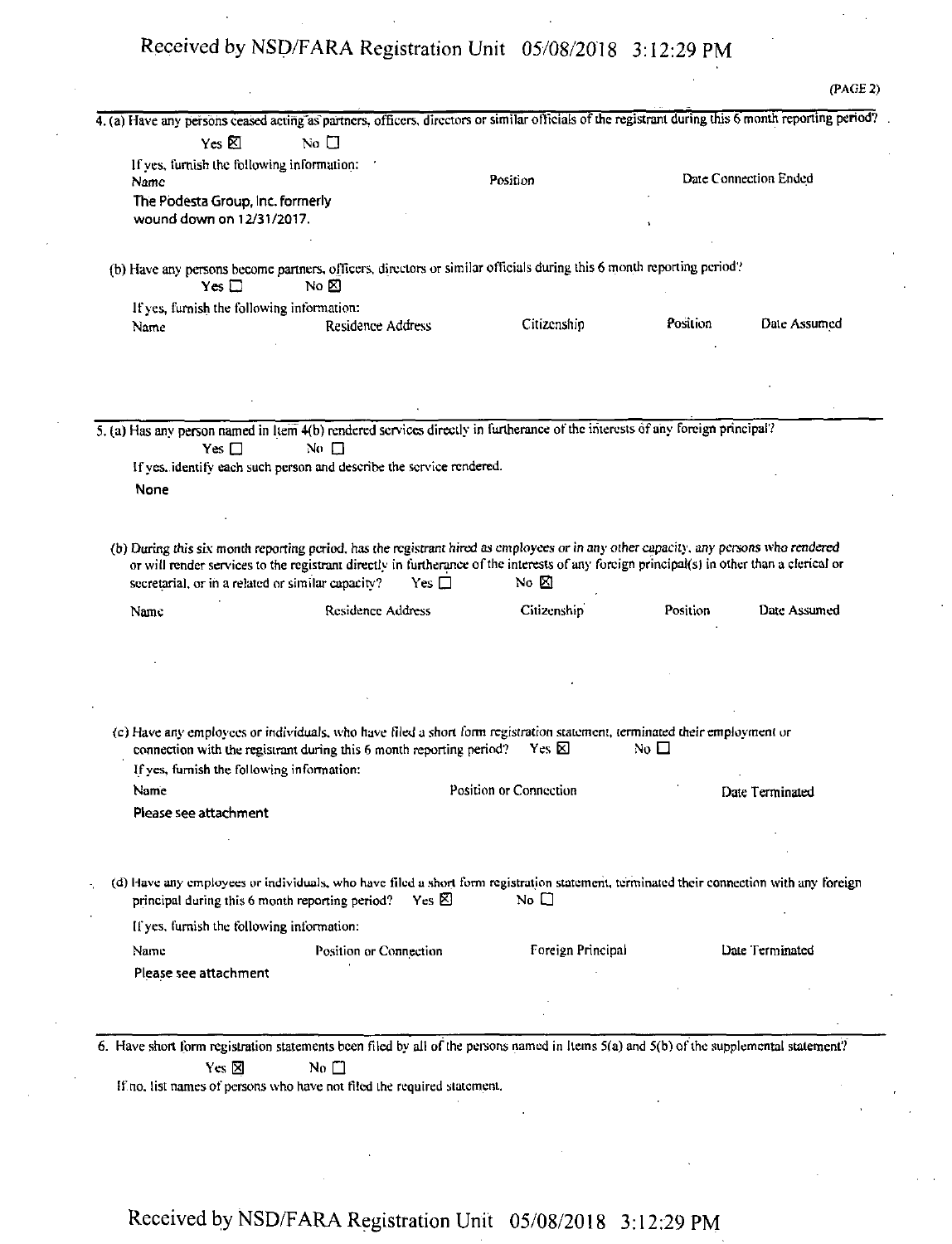#### (PAGE 3)

#### II - FOREIGN PRINCIPAL

| Foreign Principal<br>Hong Kong Trade Development Council<br>Embassy of Japan<br>Embassy of the Republic of India<br>Embassy of the Republic of Azerbaijan | 11/30/2017<br>11/30/2017       | Date of Termination |
|-----------------------------------------------------------------------------------------------------------------------------------------------------------|--------------------------------|---------------------|
|                                                                                                                                                           |                                |                     |
|                                                                                                                                                           |                                |                     |
|                                                                                                                                                           |                                |                     |
|                                                                                                                                                           | 10/16/2017                     |                     |
|                                                                                                                                                           | 12/31/2017                     |                     |
| Center for Studies and Media Affairs at the Saudi Royal Court                                                                                             | 12/31/2017                     |                     |
| Democratic Party of Moldova                                                                                                                               | 12/26/2017                     |                     |
| Mr. Salman Al-Ansari (through Saudi American Public Relation Affairs<br>Committee, Inc.)                                                                  | 09/19/2017                     |                     |
| 8. Have you acquired any new foreign principal(s) <sup>2</sup> during this 6 month reporting period?                                                      | Yes $\Box$                     | No $\boxtimes$      |
| If yes, furnish th following information:                                                                                                                 |                                |                     |
| Name and Address of Foreign Principal(s)                                                                                                                  | Date Acquired                  |                     |
|                                                                                                                                                           |                                |                     |
|                                                                                                                                                           |                                |                     |
|                                                                                                                                                           |                                |                     |
|                                                                                                                                                           |                                |                     |
|                                                                                                                                                           |                                |                     |
| Not applicable                                                                                                                                            |                                |                     |
|                                                                                                                                                           |                                |                     |
| 10. (a) Have you filed exhibits for the newly acquired foreign principal(s), if any, listed in Item 8?                                                    |                                |                     |
| Exhibit A <sup>3</sup><br>No $\square$<br>$Yes \Box$                                                                                                      |                                |                     |
| Exhibit B <sup>4</sup><br>Yes $\Box$<br>No $\square$                                                                                                      |                                |                     |
| If no, please attach the required exhibit.<br>None                                                                                                        |                                |                     |
|                                                                                                                                                           |                                |                     |
|                                                                                                                                                           |                                |                     |
| (b) Have there been any changes in the Exhibits A and B previously filed for any foreign principal whom you                                               |                                |                     |
| Yes $\square$<br>represented during this six month period?<br>Yes $\square$<br>If yes, have you filed an amendment to these exhibits?                     | No $\boxtimes$<br>No $\square$ |                     |
| If no, please attach the required amendment.                                                                                                              |                                |                     |
|                                                                                                                                                           |                                |                     |

is not entitled to claim exemption under Section 3 of the Act. (See Rule 208.)

3 The Exhibit A which is.filed on Form NSD-3. sets forth the information required to be disclosed concerning each foreign principal.

4 The Exhibit B, which is filed on Form NSD-4, sets forth the information concerning the agreement or understanding between the registrant und the foreign principal.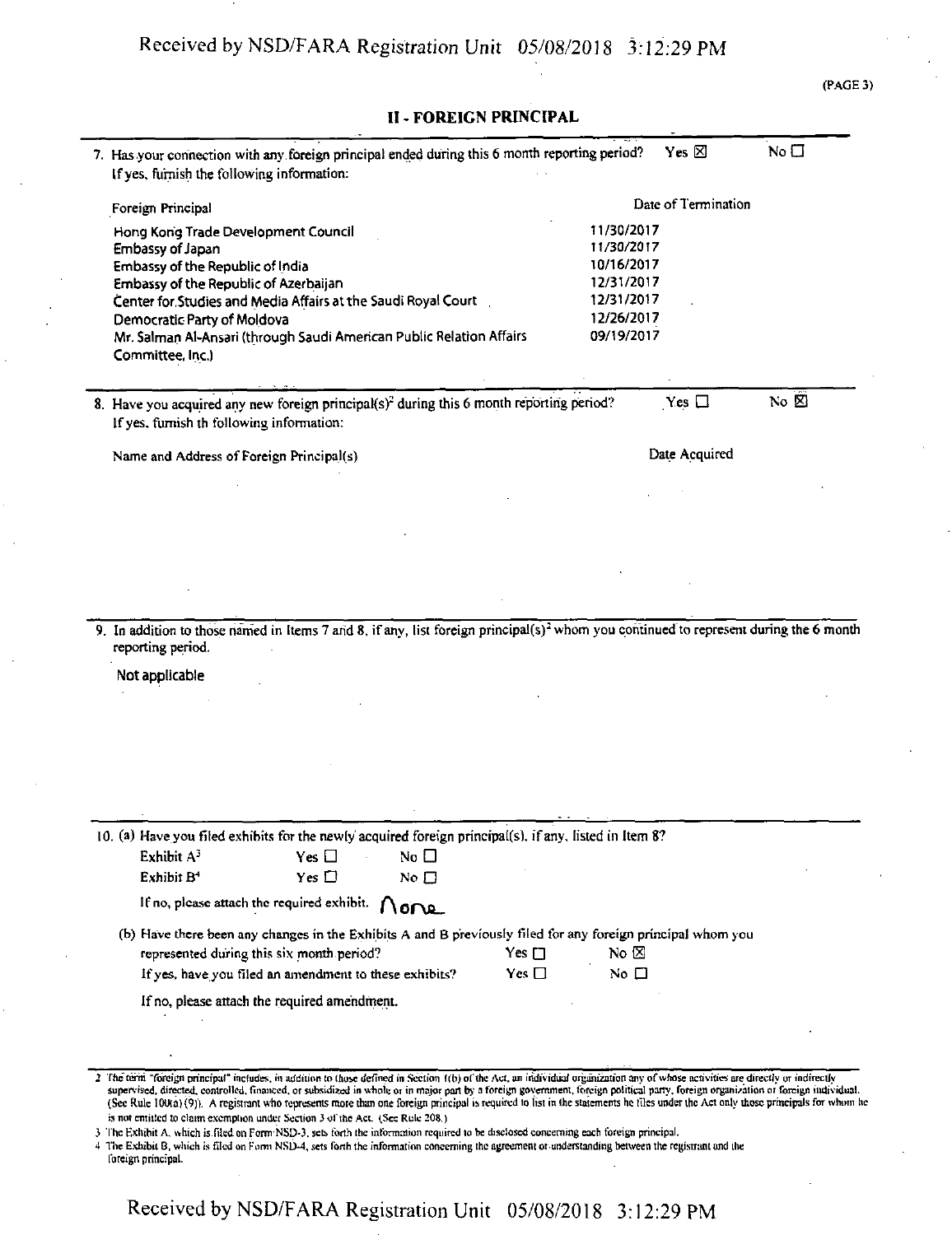# III - ACTIVITIES (PAGE 4} 11. During this 6 month reporting period, have you engaged in any activities for or rendered any servicesto any foreign principal named in Items 7, 8, or 9 of this statement? Yes  $\boxtimes$  Yes  $\boxtimes$  No  $\Box$ Ifyes, identify each foreign principal and describe in full detail your activities and services: Please see attachment 12. During this 6 month reporting period, have you on behalf of any foreign principal engaged in political activity<sup>5</sup> as defined below?  $Yes \boxtimes$  No  $\square$ Ifyes, identify each such foreign principal and describe in full detail all such political activity, indicating, among other things, the relations, interests and policies sought to be influenced and the means employed to achieve this purpose. Ifthe registrant arranged, sponsored or delivered speeches, lectures or radio and TV broadcasts, give details as to dates, places of delivery, names of speakers and subject matter. Please see attachment 13. In addition to the above described activities, if any, have you engaged in activity on your own behalfwhich benefits your foreign principal(s)? Yes  $\Box$  No  $\boxtimes$

Ifyes, describe fully.

"Political activity," as defined in Section 1(o) of the Act, means any activity that the person engaging in believes will, or that the person intends to, in any way influence any agency or official of the Government of the United States or any section of the public within the United States with reference to formulating, adopting or changing the domestic or foreign policies ofthe United Slates or with reference to political or public interests, policies, or relations ofa government of *a* foreign country or a foreign political party.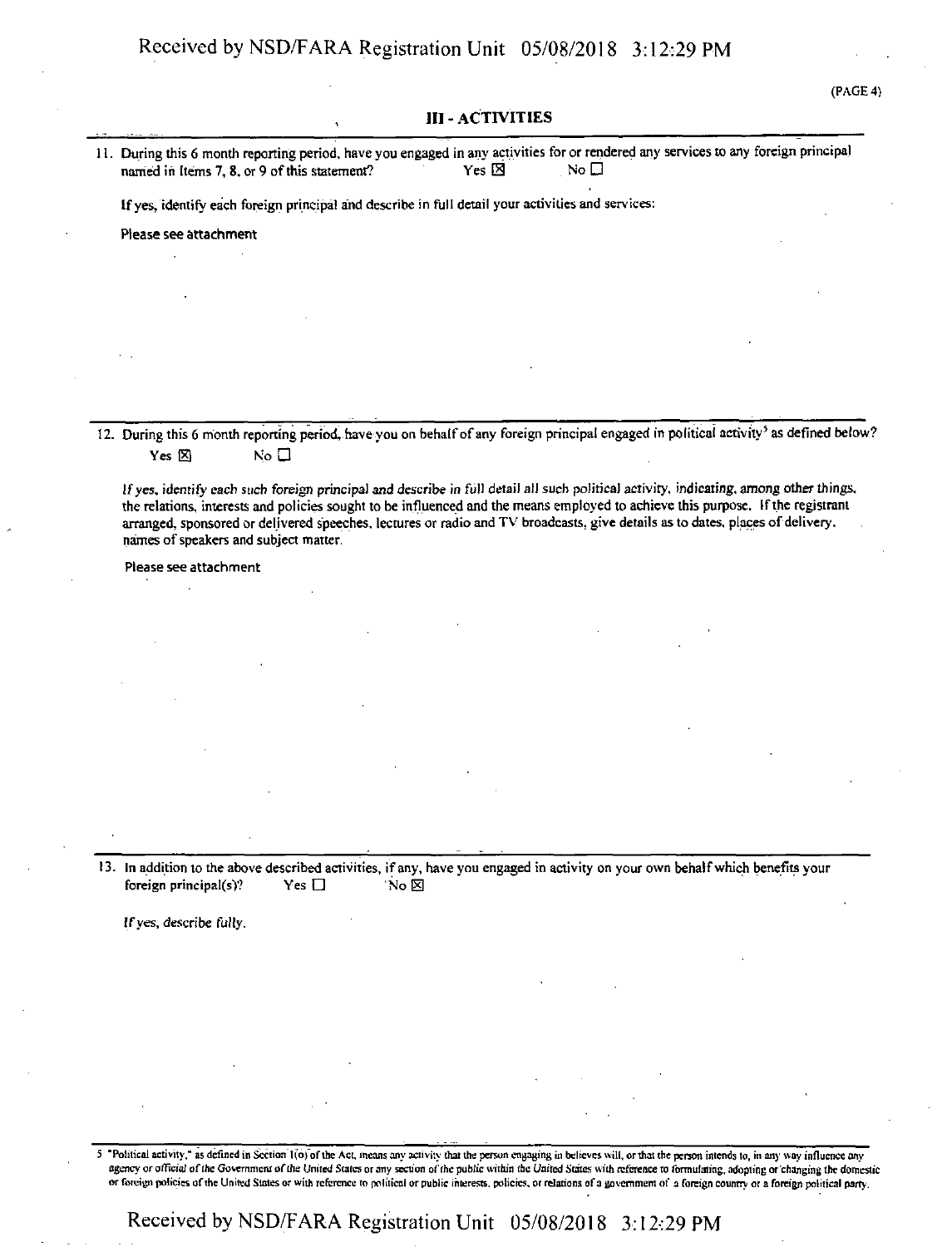(PAGE 5)

#### IV - FINANCIAL INFORMATION

|  | 14. (a) RECEIPTS-MONIES |  |
|--|-------------------------|--|
|  |                         |  |

14. (a) **RECEIPTS-MONIES**<br>During this 6 month reporting period, have you received from any foreign principal named in Items 7, 8, or 9 of this statement, or from any other source, for or in the interests of any such foreign principal, any contributions, income or money either as compensation or otherwise? Yes  $\boxtimes$  No  $\Box$ 

Ifno, explain why.

If yes, set forth below in the required detail and separately for each foreign principal an account of such monies.<sup>6</sup>

| Date       | From Whom | Purpose | Amount |
|------------|-----------|---------|--------|
| Please see |           |         |        |
| attachment |           |         |        |

|     |                                                                                                                                                                                                                                         |      |            |           | Total |
|-----|-----------------------------------------------------------------------------------------------------------------------------------------------------------------------------------------------------------------------------------------|------|------------|-----------|-------|
| (b) | RECEIPTS-FUNDRAISING CAMPAIGN<br>During this 6 month reporting period, have you received, as part of a fundraising campaign <sup>7</sup> , any money on behalf of any<br>foreign principal named in Items 7, 8, or 9 of this statement? |      | Yes $\Box$ | No ⊠      |       |
|     | If yes, have you filed an Exhibit $D^8$ to your registration?                                                                                                                                                                           |      | Yes $\Box$ | No $\Box$ |       |
|     | If yes, indicate the date the Exhibit D was filed.                                                                                                                                                                                      | Date |            |           |       |

#### (c) RECEIPTS-THINCS OF VALUE

During this 6 month reporting period, have you received any thing of value<sup>9</sup> other than money from any foreign principal named in Items 7, 8, or 9 of this statement, or from any other source, for or in the interests of any such foreign principal?  $Yes \Box$  No  $\boxtimes$ 

Ifyes, furnish the following information:

Foreign Principal Date Received Thing ofValue Purpose

- 6.7 A registrant is required to file an Exhibit D if he collects or receives contributions, loans, moneys, or other things of value for a foreign principal, as part of a fundraising campaign. (See Rule 201(e)).
- 8 An Exhibit D, for which no printed form is provided, sets forth an account of money collected or received as a result of a fundraising campaign and transmitted for a foreign principal.
- 9 Things of value include but are not limited to gifts, interest free loans, expense free travel, favored stock purchases, exclusive rights, favored treatment over competitors, "kickbacks.'' and the like.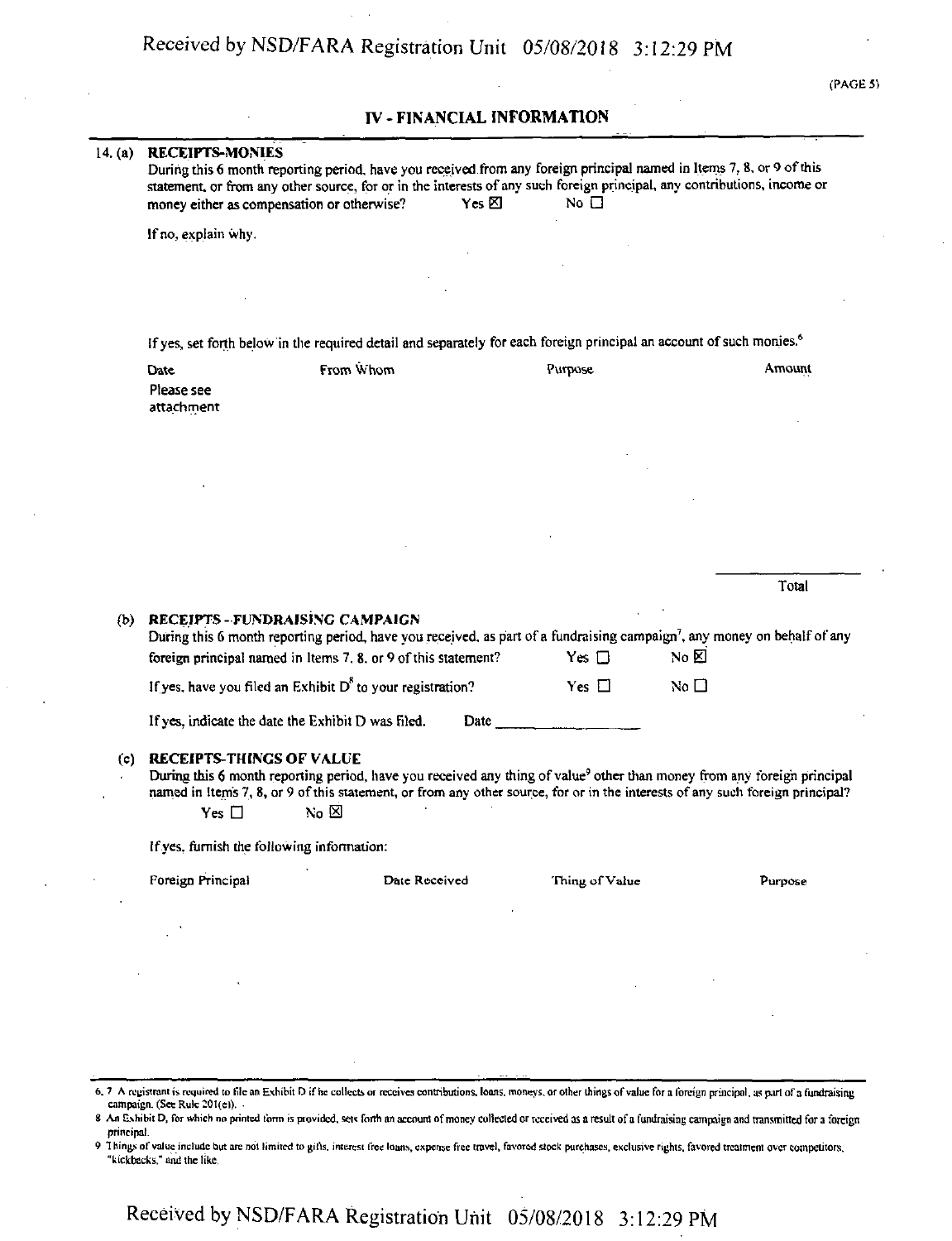|         | (PAGE 6)                                                                                                                                                                                                                                               |
|---------|--------------------------------------------------------------------------------------------------------------------------------------------------------------------------------------------------------------------------------------------------------|
| 15. (a) | DISBURSEMENTS-MONIES<br>During this 6 month reporting period, have you<br>(1) disbursed or expended monies in connection with activity on behalf of any foreign principal named in Items 7, 8, or<br>9 of this statement? Yes $\boxtimes$<br>No $\Box$ |
|         | No ⊠<br>Yes □<br>(2) transmitted monies to any such foreign principal?                                                                                                                                                                                 |
|         | If no, explain in full detail why there were no disbursements made on behalf of any foreign principal.                                                                                                                                                 |
|         | If yes, set forth below in the required detail and separately for each foreign principal an account of such monies, including<br>monies transmitted, if any, to each foreign principal.                                                                |

| Date       | To Whom | Purpose | Amount |
|------------|---------|---------|--------|
| Please see |         |         |        |
| attachment |         |         |        |

**Total**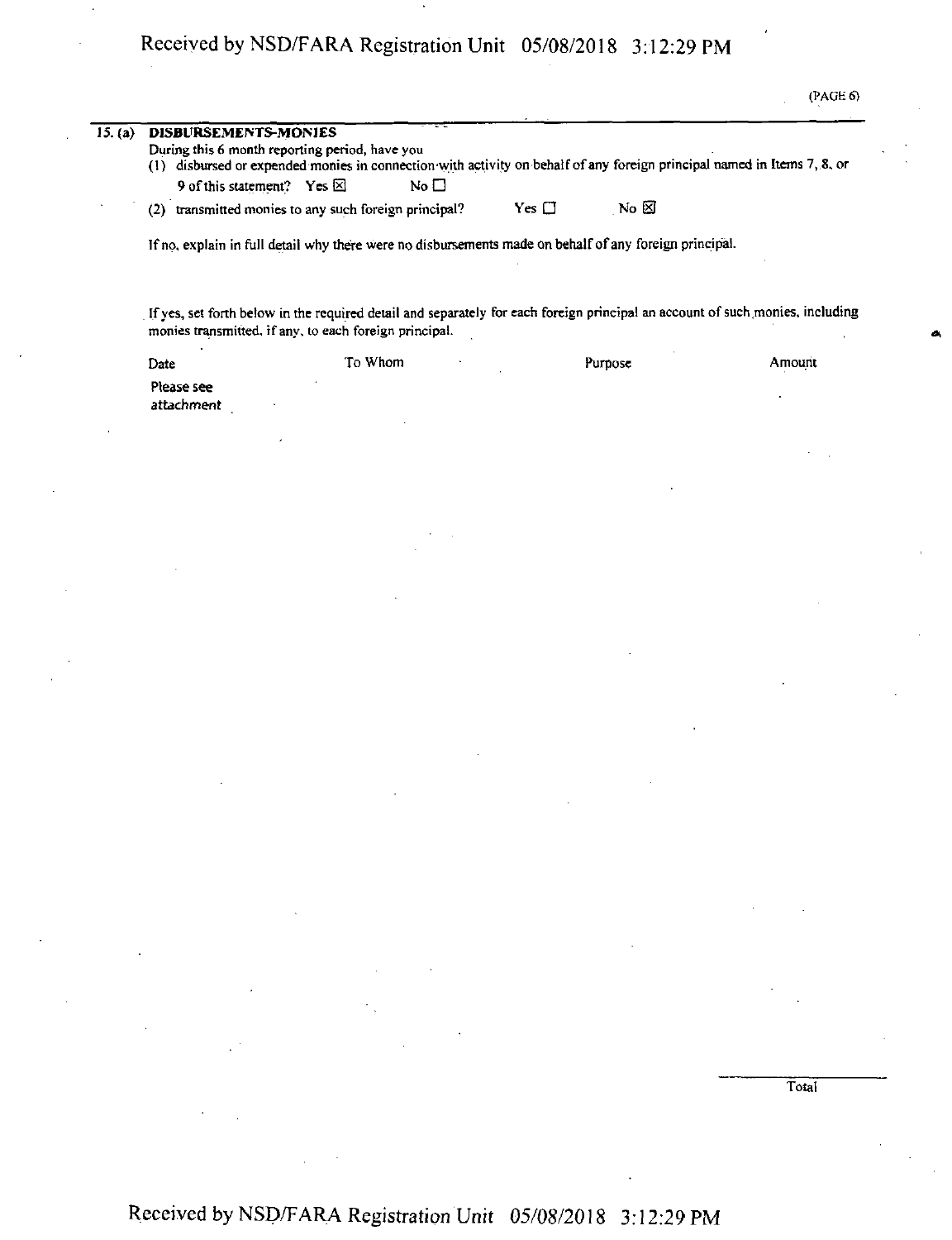#### $(PAGE 7)$

#### (b) DISBURSEMENTS-THINGS OF VALUE

During this 6 month reporting period, have you disposed of anything of value<sup>10</sup> other than money in furtherance of or in **connection with activities on behalfofany foreign principal named in Items 7, 8. or 9 ofthis statement?**

**Yes □** No **⊠** 

**Ifyes, furnish the following information:**

| Date              | Recipient     | Foreign Principal | Thing of Value     | Purpose |
|-------------------|---------------|-------------------|--------------------|---------|
|                   |               | $\sim$            | $\sim$<br>$\sim$   | $\cdot$ |
|                   | $\sim$        |                   |                    |         |
| $\cdot$           |               |                   | $\sim$             |         |
| $\cdot$           | $\epsilon$    | $\sim$            | $\cdot$<br>$\cdot$ |         |
| $\sim$            | $\sim$ $\sim$ |                   | $\sim 10^{-1}$     |         |
|                   | $\sim$        |                   | $\cdot$            |         |
| $\sim$<br>$\cdot$ |               |                   | $\mathbf{r}$       |         |
|                   |               |                   |                    |         |

#### (c) DISBURSEMENTS-POLITICAL CONTRIBUTIONS

During this 6 month reporting period, have you from your own funds and on your own behalf either directly or through any other person, made any contributions of money or other things of value<sup>11</sup> in connection with an election to any political office, or in connection with any primary election, convention, or caucus held to select candidates for political office?

 $Y$ es  $\boxtimes$  **No**  $\Box$ 

**Ifyes. furnish the following information:**

**Date Amount or Thing of Value Political Organization or Candidate Location of Event** Please see attachment

*t*

10. 11 Things of value include but are not limited to gifts, interest free loans; expense free travel, favored stock purchases, exclusive rights, favored treatment over competitors, 'kickbacks," and the tike.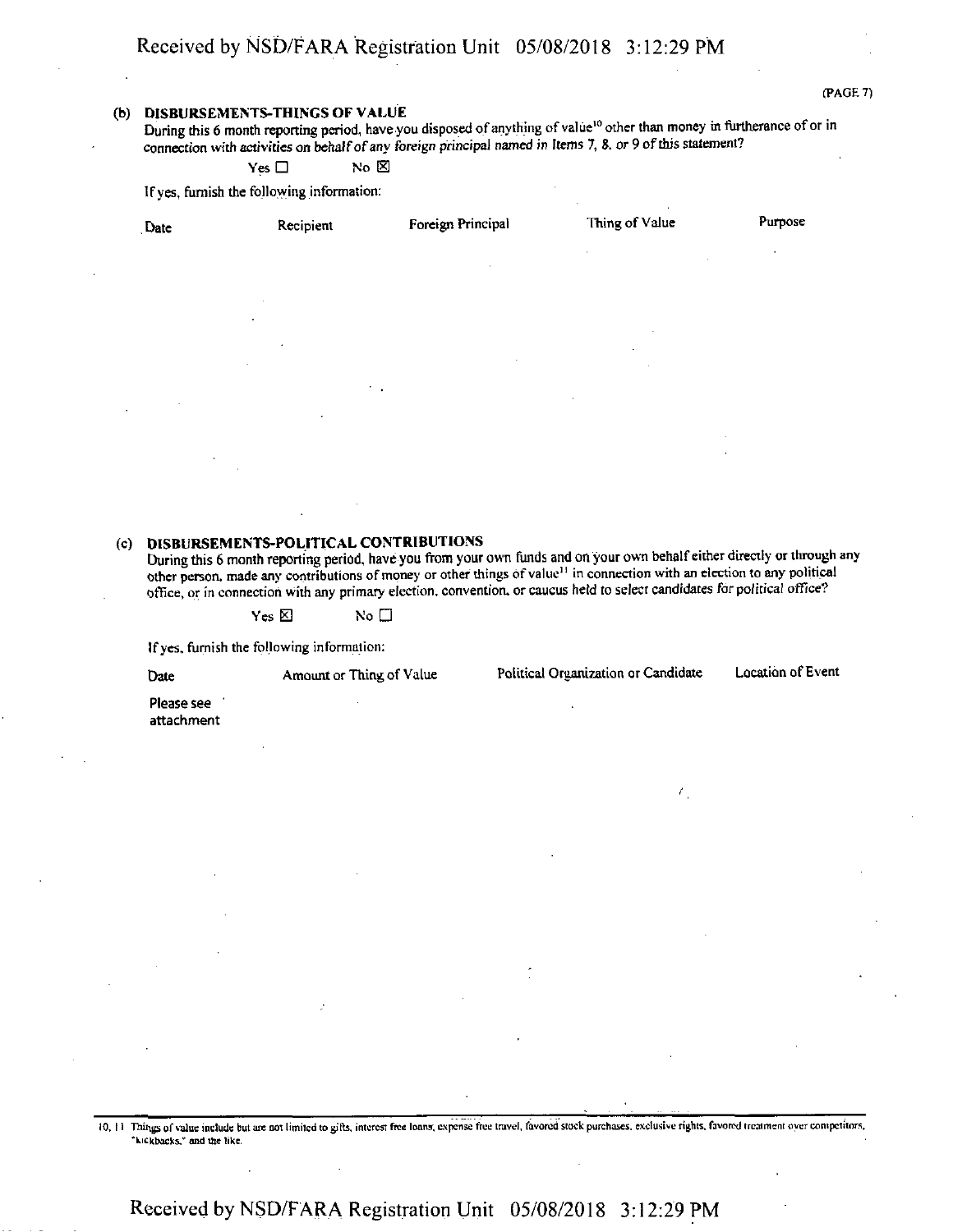## V - INFORMATIONAL MATERIALS

| Yes $\boxtimes$                                                                                                    |                                                                                                                                                                                                                                                                                                                                                                            | 16. (a) During this 6 month reporting period, did you prepare, disseminate or cause to be disseminated any informational materials? <sup>12</sup> |
|--------------------------------------------------------------------------------------------------------------------|----------------------------------------------------------------------------------------------------------------------------------------------------------------------------------------------------------------------------------------------------------------------------------------------------------------------------------------------------------------------------|---------------------------------------------------------------------------------------------------------------------------------------------------|
|                                                                                                                    | No $\Box$                                                                                                                                                                                                                                                                                                                                                                  |                                                                                                                                                   |
| If Yes, go to item 17.                                                                                             |                                                                                                                                                                                                                                                                                                                                                                            |                                                                                                                                                   |
| Yes $\Box$                                                                                                         | (b) If you answered No to Item 16(a), do you disseminate any material in connection with your registration?<br>No $\Box$                                                                                                                                                                                                                                                   |                                                                                                                                                   |
|                                                                                                                    | If Yes, please forward the materials disseminated during the six month period to the Registration Unit for review.                                                                                                                                                                                                                                                         |                                                                                                                                                   |
| 17. Identify each such foreign principal.                                                                          |                                                                                                                                                                                                                                                                                                                                                                            |                                                                                                                                                   |
| Relations Affairs Committee, Inc.)                                                                                 | Embassy of the Republic of Azerbaijan, Embassy of the Republic of India, Center for Studies and Media Affairs at the Saudi<br>Royal Court, Democratic Party of Moldova, Embassy of Japan, Mr. Salman Al-Ansari (through Saudi American Public                                                                                                                              |                                                                                                                                                   |
|                                                                                                                    | 18. During this 6 month reporting period, has any foreign principal established a budget or allocated a specified sum of money to                                                                                                                                                                                                                                          |                                                                                                                                                   |
|                                                                                                                    | finance your activities in preparing or disseminating informational materials?                                                                                                                                                                                                                                                                                             | No $\Box$<br>Yes $\boxtimes$                                                                                                                      |
|                                                                                                                    | If yes, identify each such foreign principal, specify amount, and indicate for what period of time.                                                                                                                                                                                                                                                                        |                                                                                                                                                   |
|                                                                                                                    | Mr. Salman Al-Ansari (through Saudi American Public Relations Affairs Committee, Inc.) agreed to a budget of \$2,776,356<br>to distribute informational materials through various advertising, social media, online and digital platforms; this budget<br>was funded and implemented largely at the beginning of the reporting period; and shortly before they terminated. |                                                                                                                                                   |
|                                                                                                                    | 19. During this 6 month reporting period, did your activities in preparing, disseminating or causing the dissemination of informational                                                                                                                                                                                                                                    |                                                                                                                                                   |
| materials include the use of any of the following:                                                                 |                                                                                                                                                                                                                                                                                                                                                                            |                                                                                                                                                   |
| $\Box$ Radio or TV broadcasts                                                                                      | $\Box$ Motion picture films<br>$\Box$ Magazine or newspaper                                                                                                                                                                                                                                                                                                                | $\Box$ Letters or telegrams                                                                                                                       |
| <b>El Advertising campaigns</b>                                                                                    | $\boxtimes$ Press releases                                                                                                                                                                                                                                                                                                                                                 | $\Box$ Pamphlets or other publications $\Box$ Lectures or speeches                                                                                |
| $\Box$ Other (specify)                                                                                             |                                                                                                                                                                                                                                                                                                                                                                            |                                                                                                                                                   |
| <b>Electronic Communications</b>                                                                                   |                                                                                                                                                                                                                                                                                                                                                                            |                                                                                                                                                   |
|                                                                                                                    |                                                                                                                                                                                                                                                                                                                                                                            |                                                                                                                                                   |
|                                                                                                                    |                                                                                                                                                                                                                                                                                                                                                                            |                                                                                                                                                   |
|                                                                                                                    |                                                                                                                                                                                                                                                                                                                                                                            |                                                                                                                                                   |
|                                                                                                                    | $\boxtimes$ Social media websites URL(s): facebook.com/theqatarinsider; twitter.com/theqatarinsider                                                                                                                                                                                                                                                                        |                                                                                                                                                   |
|                                                                                                                    |                                                                                                                                                                                                                                                                                                                                                                            |                                                                                                                                                   |
| the following groups:                                                                                              | 20. During this 6 month reporting period, did you disseminate or cause to be disseminated informational materials among any of                                                                                                                                                                                                                                             |                                                                                                                                                   |
| $\boxtimes$ Public officials                                                                                       | ⊠ Newspapers                                                                                                                                                                                                                                                                                                                                                               | $\Box$ Libraries                                                                                                                                  |
| $\boxtimes$ Legislators                                                                                            | $\boxtimes$ Editors                                                                                                                                                                                                                                                                                                                                                        | $\Box$ Educational institutions                                                                                                                   |
| Government agencies                                                                                                | ⊠ Civic groups or associations                                                                                                                                                                                                                                                                                                                                             | ⊠ Nationality groups                                                                                                                              |
| $\boxtimes$ Email<br>$\boxtimes$ Website URL(s): the qatarinsider.com<br>$\Box$ Other (specify)<br>Other (specify) |                                                                                                                                                                                                                                                                                                                                                                            |                                                                                                                                                   |
|                                                                                                                    |                                                                                                                                                                                                                                                                                                                                                                            |                                                                                                                                                   |
| 21. What language was used in the informational materials:                                                         |                                                                                                                                                                                                                                                                                                                                                                            |                                                                                                                                                   |
| $\boxtimes$ English                                                                                                |                                                                                                                                                                                                                                                                                                                                                                            |                                                                                                                                                   |
|                                                                                                                    | 22. Did you file with the Registration Unit, U.S. Department of Justice a copy of each item of such informational materials<br>disseminated or caused to be disseminated during this 6 month reporting period?                                                                                                                                                             | $Y_{\rm CS}$ $\boxtimes$<br>$N_0 \square$                                                                                                         |
| Yes $\boxtimes$<br>No $\square$                                                                                    | 23. Did you label each item of such informational materials with the statement required by Section 4(b) of the Act?                                                                                                                                                                                                                                                        | Please<br>see attachme                                                                                                                            |
|                                                                                                                    | 12 The term informational materials includes any oral, visual, graphic, written, or pictorial information or matter of any kind, including that published by means of advertising,                                                                                                                                                                                         | Please<br>see attachment.                                                                                                                         |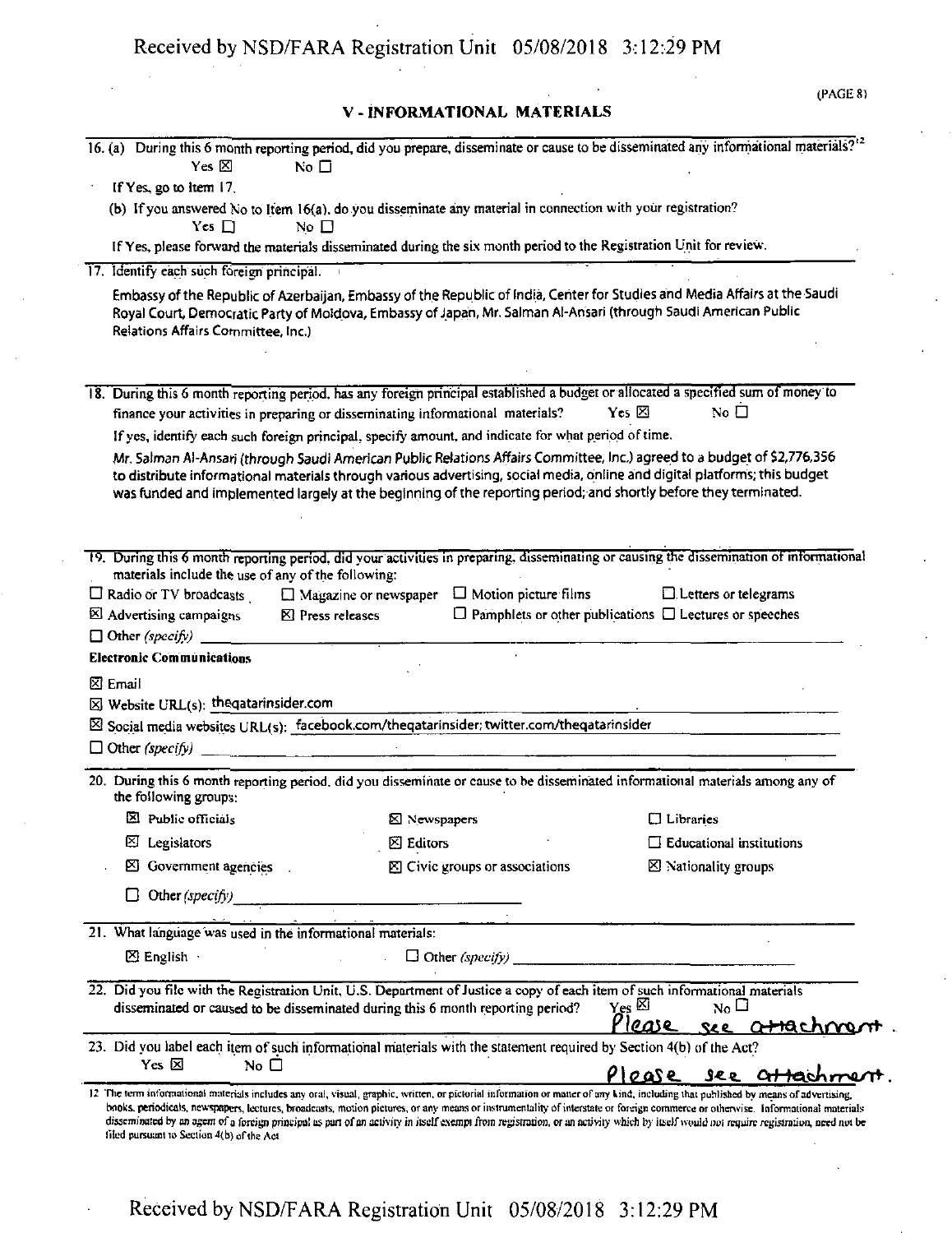VI - EXECUTION

In accordance with 28 U.S.C.  $\S$  1746, the undersigned swear(s) or affirm(s) under penalty of perjury that he/she has (they have) read the information set forth in this registration statement and the attached exhibits and that he/she is (they are) familiar with the contents thereof and that such contents are in their entirety true and accurate to the best of his/her (their) knowledge and belief, except that the undersigned make(s) no representation as to truth or accuracy of the information contained in the attached Short Form Registration **Statements), ifany, insofar as such information is not within his/her (their) personal knowledge.**

(Date of signature) **(Printiple 1)** (Print or type name under each signature or provide electronic signature<sup>13</sup>)

(PAGE 9)

*O'b/ll/jXj)\*-*

*A l i* r ; *\y*  $n_{u}$  *Podesta* 

<sup>13</sup> Thisstatementshall be signed by the individual agent, ifthe registrant is an individual, or by a majority ofthose partners, officers, directors or persons performing similar functioR & correct to profect to profect of PMA Recept in Reception and Control of Control of Consequent Statement on its behalf.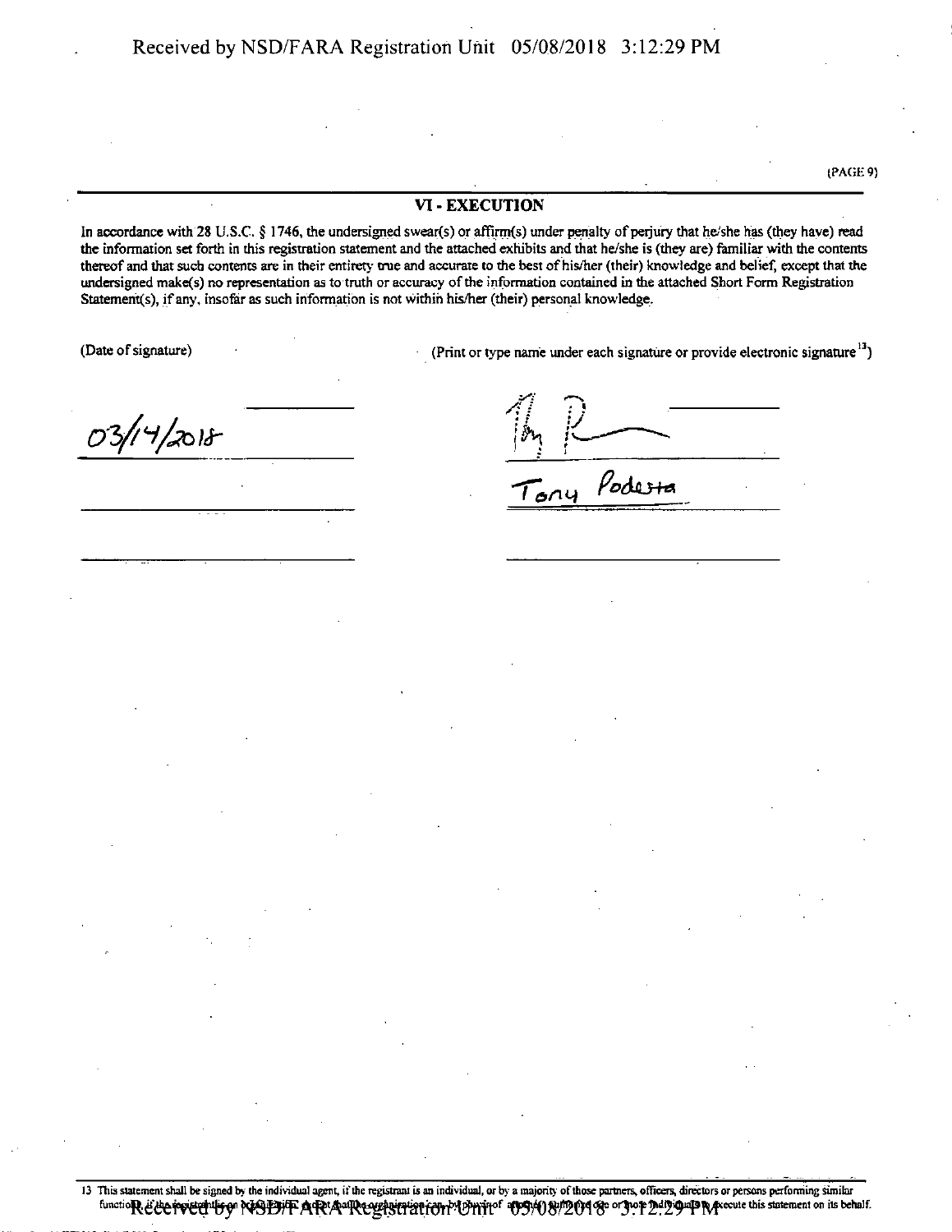#### **ATTACHMENT**

# Question 5. (c), (d)

| <b>Name</b>            | Position                      | Date Terminated |
|------------------------|-------------------------------|-----------------|
| David Adams            | Principal                     | 12/31/2017      |
| James Dyer             | Principal                     | 12/31/2017      |
| <b>Randall Gerard</b>  | Principal                     | 11/15/2017      |
| Josh Holly             | Principal                     | 12/31/2017      |
| <b>Andrew Kauders</b>  | Principal                     | 11/15/2017      |
| <b>Andrew Lewin</b>    | Principal                     | 11/15/2017      |
| David Marin            | Principal                     | 11/15/2017      |
| Stephen Rademaker      | Principal                     | 07/21/2017      |
| <b>Oscar Ramirez</b>   | Principal                     | 11/15/2017      |
| <b>Mark Tavlarides</b> | Principal                     | 11/15/2017      |
| <b>Maria Barreix</b>   | Associate                     | 11/15/2017      |
| Katherine Beck         | <b>Senior Vice President</b>  | 12/31/2017      |
| Will Bohlen            | <b>Senior Vice: President</b> | 12/31/2017      |
| <b>Connor Schmidt</b>  | Manager                       | 11/15/2017      |
| <b>Terry Neal</b>      | Principal                     | 11/15/2017      |
| Dana Thompson          | Principal                     | 11/15/2017      |
| Josh Lahey             | Principal                     | 11/15/2017      |
| Tara Chandra           | <b>Vice President</b>         | 11/15/2017      |
| Katelyn Wohlford       | <b>Vice President</b>         | 12/31/2017      |
| John Anderson          | Principal                     | 12/31/2017      |
| Cristina Antelo        | Principal                     | 11/15/2017      |
| <b>Erin Billings</b>   | Principal                     | 11/15/2017      |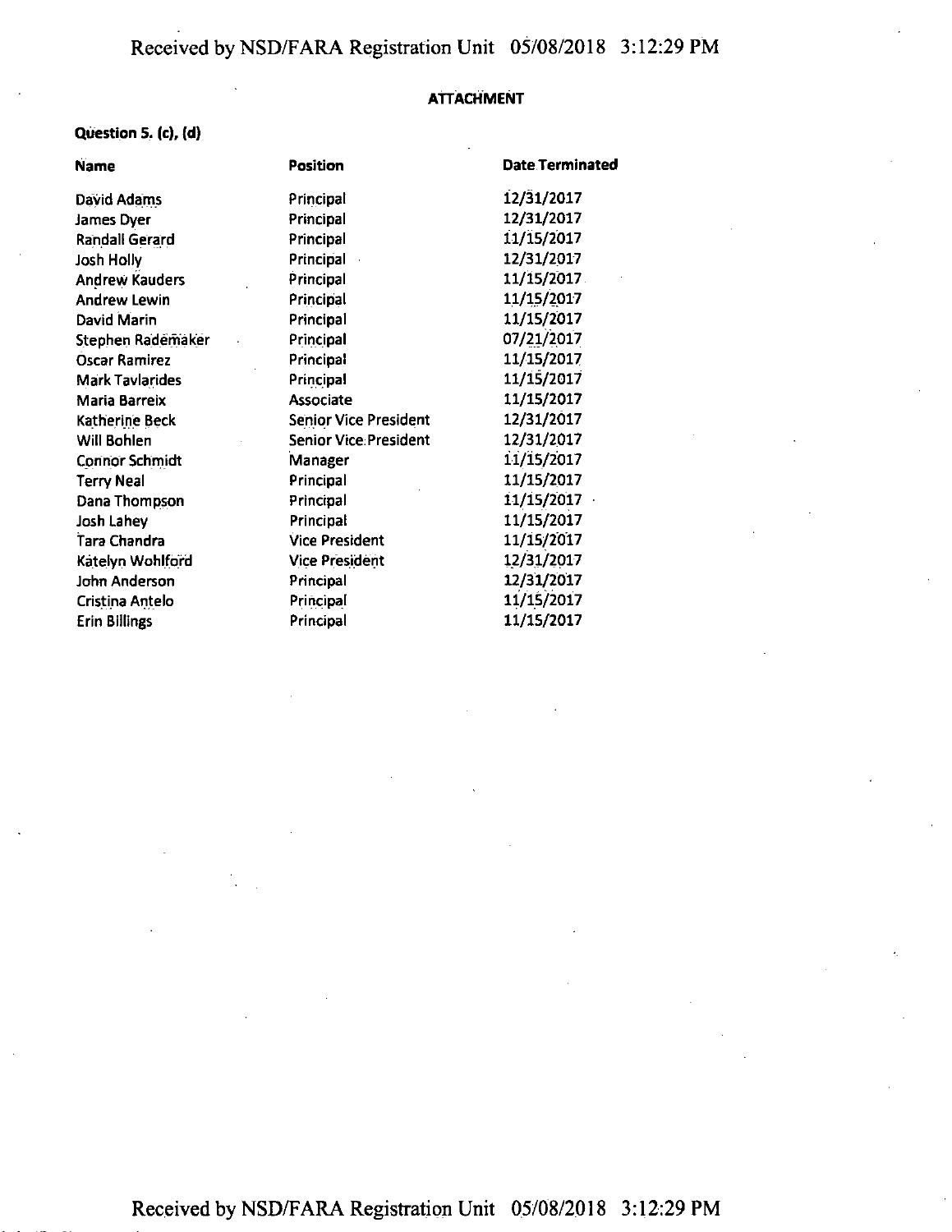#### **Question 11: All Foreign Principals**

#### **Embassy of the Republic of Azerbaijan**

Registrant counseled the foreign principal on U.S. policy and informed congressional and executive branch officials and non-governmental organizations on developments in Azerbaijan, global energy security, and regional stability. Registrant also provided public relations support to the foreign principal, including outreach to members of the media on behalf of the foreign principal.

#### **Center.for Studies and Media Affairs at the Saudi Royal Court**

Registrant provided government relations services and public relations support to the foreign principal. Registrant conducted outreach to public officials, non-governmental organizations, and members ofthe media on behalf ofthe foreign principal.

#### **Hone Kong Trade Development Council**

Registrant counseled the foreign principal on U.S. policy, informed congressional and executive branch officials and staff on developments in Hong Kong, and promoted relations between the United States and Hong Kong.

#### **Republic of India**

Registrant counseled the foreign principal on U.S. policy and informed legislative and executive branch officials, state governments officials, non-governmental organizations, and members ofthe media on developments in India including economic and trade issues. Registrant also provided public relations support on trade and other bilateral issues.

#### **Embassy of Japan**

Registrant counseled the foreign principal on U.S. policy, informed congressional officials and staff on developments in Japan, and promoted relations between the United States and Japan, including outreach to non-governmental organizations.

#### **Democratic Party of Moldova**

Registrant provided strategic counsel and public relations support to the foreign principal on U.S. policies of concern. Registrant conducted outreach on behalf of the foreign principal to legislative and executive branch officials, nongovernmental organizations, and members ofthe media.

#### **Mr. Salman Al-Ansari (through Saudi American Public Relation Affairs Committee. Inc.)**

Registrant provided public affairs services to assist in communicating priority issues in the United States-Saudi Arabia bilateral relationship to relevant audiences.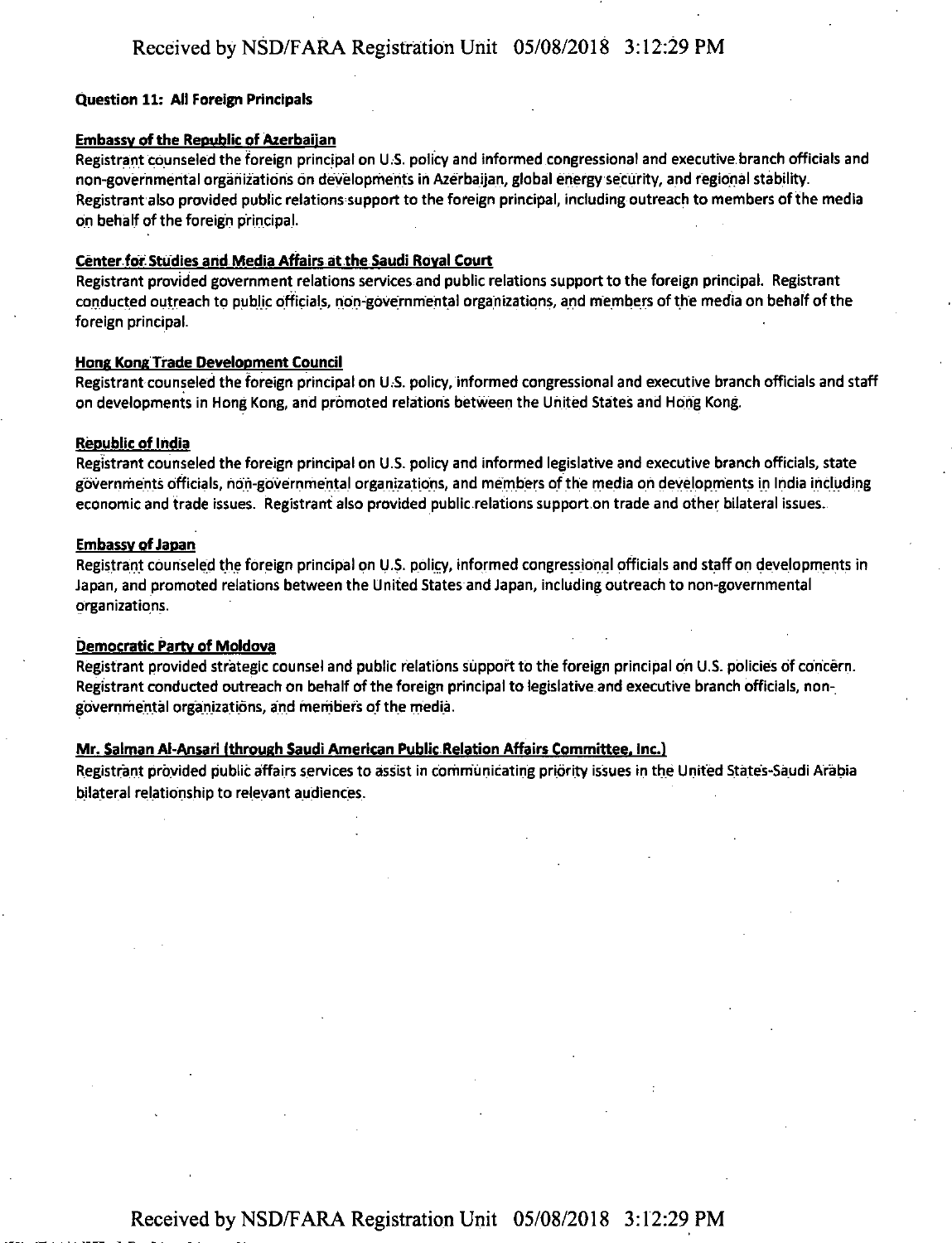# **Question 12: Embassy ofthe Republic of Azerbaijan**

| Date      | <b>Person Contact</b>                 | Office                                 | <b>Means of Contact</b> | <b>Subject Discussed</b>    |
|-----------|---------------------------------------|----------------------------------------|-------------------------|-----------------------------|
| 7/6/2017  | Luke Murry                            | Rep. McCartny                          | Email                   | US - Azerbaijan relations   |
| 7/6/2017  | Daniel Silverberg                     | Rep. Hoyer                             | Email                   | US - Azerbaijan relations   |
| 7/6/2017  | <b>Betsy Dudley</b>                   | Rep. Steve Cohen                       | Email, Meeting          | US - Azerbaijan relations   |
| 7/6/2017  | Helena Mastrogianis                   | Rep. Brendan Boyle                     | Email                   | US - Azerbaijan relations   |
| 7/6/2017  | Jay Gertsema                          | Rep. Dina Titus                        | Email                   | US - Azerbaijan relations   |
| 7/6/2017  | various recipients (previously filed) | various recipients (previously filed)  | Email                   | US - Azerbaijan relations   |
| 7/6/2017  | various recipients (previously filed) | Various recipients (previously filed)  | Email                   | Azerbaijan public relations |
| 7/7/2017  | LaVerne Alexander                     | Rep. Donald Payne                      | Email                   | US - Azerbaijan relations   |
| 7/7/2017  | Matt McMurray                         | Rep. Robin Kelly                       | Email                   | US - Azerbaijan relations   |
| 7/7/2017  | Katie Sendak                          | House Armed Services Committee         | Email                   | US - Azerbaijan relations   |
| 7/7/2017  | Dustin Walker                         | Senate Armed Services Committee        | Email                   | US - Azerbaijan relations   |
| 7/7/2017  | Dan Sadlosky, Keliey Hudak            | Rep. Scalise                           | Email                   | US - Azerbaijan relations   |
| 7/7/2017  | Joe Kasper, Cassie Rober              | Rep. Hunter                            | Email                   | US - Azerbaijan relations   |
| 7/7/2017  | Margarita Antidze                     | Reuters                                | Email                   | Azerbaijan public relations |
| 7/7/2017  | <b>Nick Wadhams</b>                   | Bloomberg                              | Email                   | Azerbaijan public relations |
| 7/10/2017 | Dustin Walker                         | Senate Armed Services Committee        | Email                   | US - Azerbaijan relations   |
| 7/10/2017 | Jay Gertsema David Rosenbaum          | Rep. Dina Titus                        | Email                   | US - Azerbaijan relations   |
| 7/10/2017 | Patrick Schilling                     | Rep. Scott Perry                       | Email                   | US - Azerbaijan relations   |
| 7/10/2017 | Dustin Walke                          | Senate Armed Services Committee        | Email                   | US - Azerbaljan relations   |
| 7/10/2017 | Jeff Dressler                         | Speaker Ryan                           | Email                   | US - Azerbaijan relations   |
| 7/10/2017 | <b>Patrick Schilling</b>              | Rep. Perry                             | Email                   | US - Azerbaijan relations   |
| 7/10/2017 | Margarita Antidze                     | Reuters                                | Email                   | Azerbaijan public relations |
| 7/10/2017 | Oren Dorrel                           | USA Today                              | Email                   | Azerbaijan public relations |
| 7/10/2017 | Guy Taylor                            | <b>Washington Times</b>                | Email                   | Azerbaijan public relations |
| 7/10/2017 | Nick Wadhams                          | Bloomberg                              | Email                   | Azerbaijan public relations |
| 7/11/2017 | Helena Mastrogianis                   | Rep. Brendan Boyle                     | Email                   | US - Azerbaijan relations   |
| 7/11/2017 | Collin Davenport                      | Rep. Gerry Connolly                    | Email                   | US - Azerbaijan relations   |
| 7/11/2017 | Michael Brooks                        | Sen. Blunt                             | Email                   | US - Azerbaijan relations   |
| 7/11/2017 | Zach Silbermann                       | Rep. Kinzinger                         | Email                   | US - Azerbaijan relations   |
| 7/11/2017 | Joe Kasper, Cassie Rober              | Rep. Hunter                            | Email                   | US - Azerbaijan relations   |
|           |                                       | Oversight and Government Reform        |                         |                             |
| 7/11/2017 | Brick Christiansen, Rebecca Edgar     | Committee                              | Email                   | US - Azerbaijan relations   |
| 7/11/2017 | Sarah Czufin                          | Rep. Kinzinger                         | Email                   | US - Azerbaijan relations   |
| 7/11/2017 | John Noonan                           | Sen. Cotton                            | Email                   | US - Azerbaijan relations   |
| 7/11/2017 | <b>Brent Robinson</b>                 | Rep. Whitman                           | Email                   | US - Azerbaijan relations   |
| 7/11/2017 | Denny Wirtz                           | Rep. Shuster                           | Email                   | US - Azerbaijan relations   |
| 7/12/2017 | Craig Abele                           | Sen. Graham                            | Email                   | US - Azerbaijan relations   |
| 7/12/2017 | John Noonan                           | Sen. Cotton                            | Email                   | US - Azerbaijan relations   |
| 7/12/2017 | Dustin Walker                         | <b>Senate Armed Services Committee</b> | Email                   | US - Azerbaijan relations   |
| 7/12/2017 | Zach Silbermann                       | Rep. Kinzinger                         | Email                   | US - Azerbaijan relations   |
| 7/12/2017 | <b>Mike Ricci</b>                     | Speaker Ryan                           | Email                   | US - Azerbaijan relations   |
| 7/12/2017 | Dan Sadlosky                          | Rep. Scalise                           | Email                   | US - Azerbaijan relations   |
| 7/12/2017 | d Marilyn Dillihay                    | Rep. Cohen                             | Email                   | US - Azerbaijan relations   |
| 7/12/2017 | Judd Smith                            | Rep. Tom Marino                        | Email                   | US - Azerbaijan relations   |
| 7/13/2017 | Oren Dorrel                           | USA Today                              | Email                   | Azerbaijan public relations |
| 7/13/2017 | Guy Taylor                            | <b>Washington Times</b>                | Email                   | Azerbaijan public relations |
| 7/14/2017 | Helena Mastrogianis                   | Rep. Brendan Boyle                     | Email, Meeting          | US - Azerbaijan relations   |
| 7/14/2017 | Carly Frame                           | Rep. Brendan Boyle                     | Meeting                 | US - Azerbaijan relations   |
| 7/14/2017 | <b>Betsy Dudley</b>                   | Rep. Cohen                             | Meeting                 | US - Azerbaijan relations   |
| 7/14/2017 | Jessica Elledge                       | Sen. Murphy                            | Email, Meeting          | US - Azerbaijan relations   |
| 7/14/2017 | Dennis Wirtz                          | Rep. Bill Shuster                      | Meeting                 | US - Azerbaijan relations   |
| 7/14/2017 | David Rosenbaum                       | Rep. Dina Titus                        | Email                   | US - Azerbaijan relations   |
| 7/14/2017 | Sadlosky, Kelley Hudak                | Rep. Scalise                           | Email                   | US - Azerbaijan relations   |
| 7/14/2017 | Katie Sendak                          | House Armed Services Committee         | Email                   | US - Azerbaijan relations   |
| 7/14/2017 | Congressional Lunch                   | various recipients (previously filed)  | Email                   | US - Azerbaijan relations   |
| 7/14/2017 | <b>Brent Robinson</b>                 | Rep. Wittman                           | Email                   | US - Azerbaijan relations   |
| 7/14/2017 | Oren Dorrel                           | USA Today                              | Email                   | Azerbaijan public relations |
| 7/17/2017 | Katie Sendak                          | House Armed Services Committee         | Email                   | US - Azerbaijan relations   |
| 7/17/2017 | Oren Dorrel                           | <b>USA Today</b>                       | Email                   | Azerbaijan public relations |
| 7/18/2017 | Katie Sendak                          | House Armed Services Committee         | Email                   | US - Azerbaijan relations   |
| 7/19/2017 | <b>Betsy Dudley</b>                   | Rep. Steve Cohen                       | Email                   | US - Azerbaijan relations   |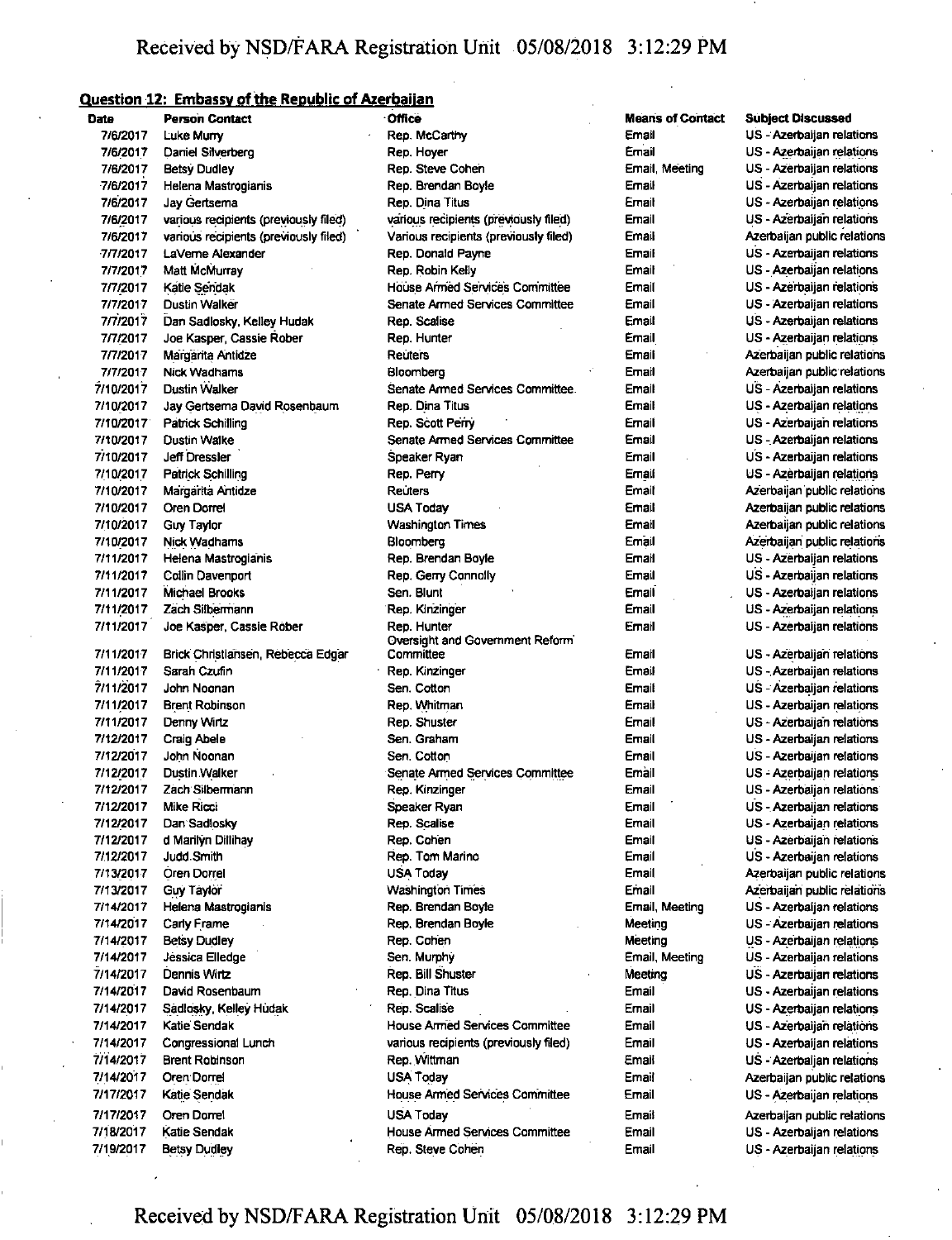7/20/2017 Jessica Elledge 7/21/2017 Katie Sendak 7/21/2017 Katie Sendak 7/23/2017 Jeff Dressier 7/24/2017 Katie Sendak 8/15/2017 Patrick Thompson 8/18/2017 Jeff Dressier 8/20/2017 Jeff Dressier 8/21/2017 Jordan Davis 8/24/2017 Chris Homan 8/24/2017 James Mazol 8/25/2017 Kelley Hudak 8/30/2017 Jeff Dressier 8/30/2017 Dan Satilosky 9/5/2017 Denny Wirtz 9/5/2017 Betsy Dudley 9/5/2017 Daniel Silverberg 9/6/2017 Matt McMurray 9/6/2017 Daniel Silverberg 9/6/2017 Betsy Dudley 9/7/2017 Chris Homan' 9/7/2017 Daniel Silverberg 9/7/2017 Betsy Dudley 9/8/2017 Marvin Feuer 9/8/2017 Fred Hiatt 9/11/2017 Pat Souders 9/11/2017 Daniel Silverberg 9/11/2017 Damian Murphy 9/11/2017 Jessica Elledge 9/11/2017 Chris Homan 9/11/2017 Kyle Parker 9/11/2017 Betsy Dudley 9/11/2017 Marvin Feuer. 9/12/2017 Daniel Silverberg 9/12/2017 Damian Murphy 9/12/2017 Jessica Elledge 9/12/2.017 Chris Homan 9/12/2017 Kyle Parker 9/12/2017 Betsy Dudley 9/12/2017 Marvin Feuer 9/12/2017 Pat Souders 9/13/2017 various recipients (previously filed) 9/13/2017 Chris Homan 9/15/2017 Betsy Dudley 9/18/2017 Mark Milosch 9/19/2017 Jarred Guthrie, Jeff LeClair 9/25/2017 Everett Price 9/26/2017 Daniel Silverberg 9/26/2017 Kyle Parker 9/26/2017 Everett Price 9/27/2017 Jeff Dressier 9/27/2017 Daniel Silverberg 9/27/2017 Kyle Parker 9/27/2017 Marvin Feuer 9/27/2017 Mark Levin 9/28/2017 Betsy Dudley 9/28/2017 Guy Taylor 9/29/2017 Jarred Guthrie, Jeff LeClair 10/2/2017 Betsy Dudley 10/3/2017 Betsy Dudley 10/3/2017 Guy Taylor 10/3/2017 Michael Gordon 10/4/2017 Chris Homan

Sen. Chris Murphy **Email**, Call House Armed Services Committee Meeting House Armed Services Committee Email Speaker Ryan **Email** House Armed Services Committee Email Rep. Perry **Email** Speaker Ryan **Email**, Call Speaker Ryan **Email**, Call House Energy and Commerce Committee **Email** Sen. Richard Durbin **Email** Sen. Wicker Meeting Rep. Payne Meeting Speaker Ryan **Email** Rep. Scalise Email Rep. Shuster **Email** Rep. Steve Cohen **Email**, Call Rep. Hoyer **Email** Rep. Robin Kelly **Email** Rep. Hoyer **Email** Rep. Cohen **Email** Sen. Richard Durbin **Email** Rep. Hoyer **Email** Rep. Steve Cohen . Email American Israel Public Affairs Committee Email Washington Post **Email** Sen. Durbin Call Rep. Hoyer **Email** Senate Foreign Relations Committee Email Sen. Chris Murphy **Email** Sen. Richard Durbin , Email, Call House Foreign Affairs Committee Email Rep. Steve Cohen **Email** American Israel Public Affairs Committee Email, Call Rep. Hoyer **Email** Senate Foreign Relations Committee Email Sen. Chris Murphy **Email** Sen, Durbin Email House Foreign Affairs Committee Email Rep. Cohen **Email** American Israel Public Affairs Committee Email, Call Sen. Durbin **Email** Various recipients (previously filed) Email Sen. Richard Durbin **Email** Rep. Steve Cohen **Email** Helsinki Commission Email, Call WorldBoston **Email** Helsinki Commission **Email** Rep. Hoyer **Email** House Foreign Affairs Committee Email Helsinki Commission **Email**, Call Speaker Ryan **Email** Rep. Hoyer Email House Foreign Affairs Committee **Email** American Israel Public Affairs Committee Email, Call National Conference on Eurasian Email Rep. Steve Cohen **Email** Washington Times **Email** WorldBoston **Email** Rep. Steve Cohen **Email** Rep. Steve Cohen **Email** Washington Times **Email** New York Times **Email** Sen. Richard Durbin **Email** 

US - Azerbaijan relations US - Azerbaijan relations US - Azerbaijan relations US - Azerbaijan relations US • Azerbaijan relations US - Azerbaijan relations US - Azerbaijan relations US - Azerbaijan relations US - Azerbaijan relations US - Azerbaijan relations US - Azerbaijan relations US - Azerbaijan relations US - Azerbaijan relations US • Azerbaijan relations US - Azerbaijan relations US • Azerbaijan relations US - Azerbaijan relations US - Azerbaijan relations US - Azerbaijan relations US - Azerbaijan relations US'- Azerbaijan relations US - Azerbaijan relations US - Azerbaijan relations US - Azerbaijan relations Azerbaijan public relations US - Azerbaijan relations US.- Azerbaijan relations US - Azerbaijan relations US - Azerbaijan relations US - Azerbaijan relations US - Azerbaijan relations US - Azerbaijan relations US - Azerbaijan relations US - Azerbaijan relations US - Azerbaijan relations US - Azerbaijan relations US - Azerbaijan relations US - Azerbaijan relations US - Azerbaijan relations US • Azerbaijan relations US - Azerbaijan relations US - Azerbaijan relations US - Azerbaijan relations US - Azerbaijan relations US - Azerbaijan relations Azerbaijan public relations US - Azerbaijan relations US - Azerbaijan relations US - Azerbaijan relation's US - Azerbaijan relations US - Azerbaijan relations US - Azerbaijan relations US - Azerbaijan relations US - Azerbaijan relations US - Azerbaijan relations US - Azerbaijan relations Azerbaijan public relations Azerbaijan public relations US - Azerbaijan relations US - Azerbaijan relations Azerbaijan public relations Azerbaijan public relations US - Azerbaijan relations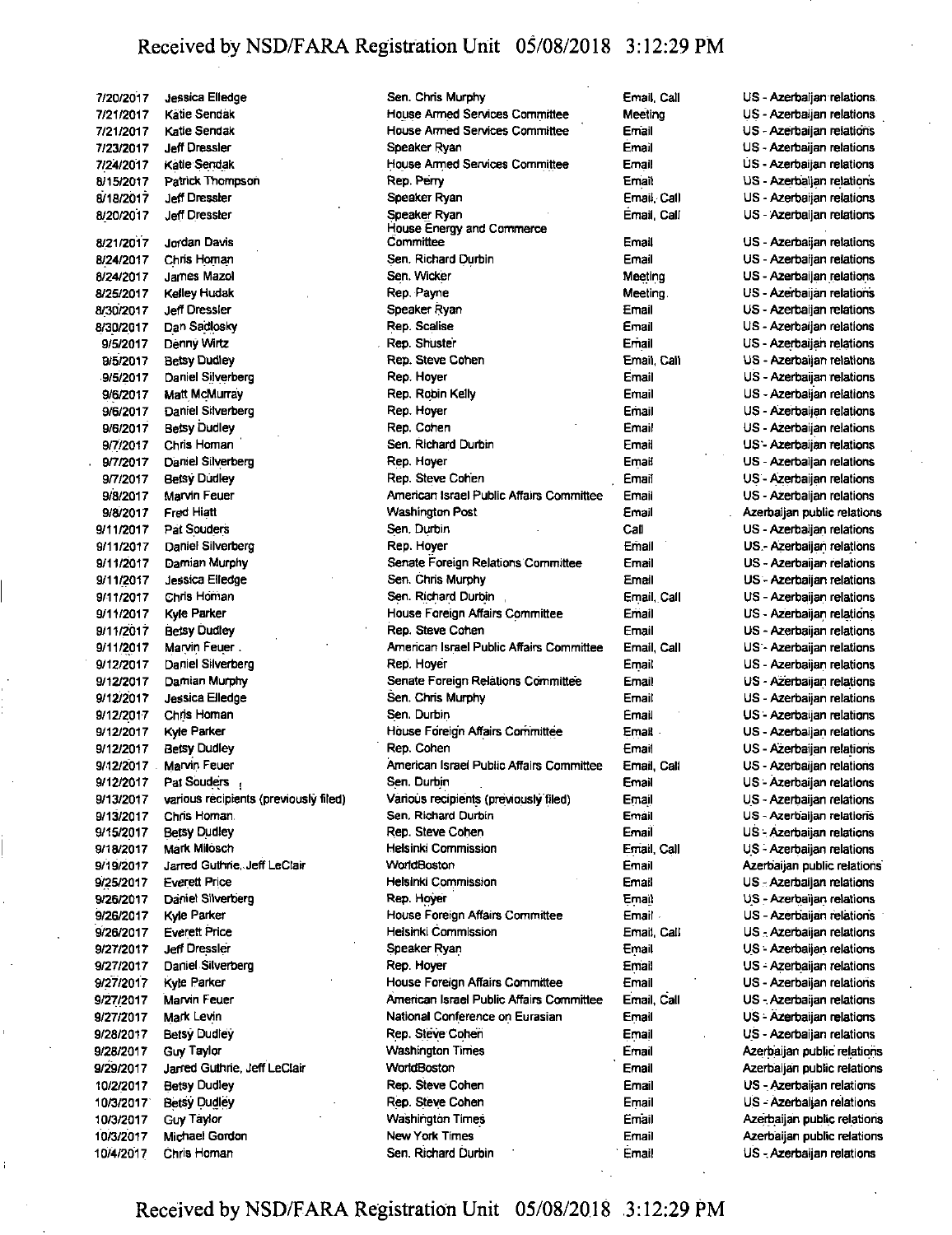10/4/2017 Emilly Heil 10/5/2017 Betsy Dudley 10/5/2017 Guy Taylor 10/5/2017 Emilly Heil 10/10/2017 Robert Karem 10/10/2017 Kyle Parker 10/10/2017 Steve Moffit 10/10/2017 Chris Homan 10/11/2017 Betsy Dudley 10/11/2017 Marilyn Dillhay 10/11/2017 Steve Moffit 10/11/2017 John Herbst and David Koranyi 10/11/2017 SamGharap 10/11/2017 Angela Stent 10/11/2017 **Ilan Berman** 10/11/2017 Richard Fontaine 10/11/2017 Dan Kliman 10/12/2017 various recipients (previously filed) 10/12/2017 Michael Gordon 10/12/2017 John Hudson 10/12/2017 Kristin Roberts 10/12/2017 David Lawder 10/12/2017 Various recipients (previously filed) 10/12/2017 llan Berman 10/13/2017 Steve Moffit 10/13/2017 JefTMankoff 10/13/2017 Michael Rubin 10/13/2017 MaxBergmann 10/13/2017 David Goldwyn 10/16/2017 MaxBergmann 10/17/2017 Steve Moffit arid Alexander Hutkin 10/10/2017 various recipients (previously filed) 10/18/2017 Phil McGovern, Morgan Gray 10/18/2017 Daniel Silyerberg 10/18/2017 John Herbst 10/16/2017 JefTMankoff 10/18/2017 various recipients (previously filed) 10/18/2017 llan Berman 10/19/2017 **Ilan Berman** 10/19/2017 John Herbst 10/19/2017 Kurt Volcker 10/19/2017 Paul Saunders 10/19/2017 JefTMankoff 10/20/2017 Marilyn Dillihay 10/20/2017 llan Berman 10/24/2017 Betsy Dudley 10/24/2017 Marvin Feuer 10/24/2017 Annie Bartlett 10/25/2017 Various recipients (previously filed) 10/30/2017 Chris Homan 10/30/2017 Daniel Silverberg 10/31/2017 Anna Bartlett 10/31/2017 Kyle Parker 10/31/2017 Daniel Silverberg 10/31/2017 Betsy Dudley 10/31/2017 Various recipients (previously filed) 11/1/2017 Daniel Silverberg 11/2/2017 Everett Price and Mark Milosch 11/2/2017 Daniel Silverberg 11/2/2017 Betey Dudley 11/3/2017 Damian Murphy

11/6/2017 Helena Mastrogianis

Washington Post Rep. Steve Cohen Washington Times Washington Post Department of Defense House Foreign Affairs Committee Rep. Steve Russell Sen. Richard Durbin Rep. Steve Cohen Rep. Steve Cohen Rep. Steve Russell Atlantic Council RAND Brookings Institute American Foreign Policy Council Center for a New American Security Center for a New American Security Various recipients (previously filed) New York Times BuzzFeed McClathy Reuters Various recipients (previously filed) American Foreign Policy Council Rep. Steve Russell Center for Strategic and International Studies AEI **Center for American Progress** Atlantic Council Center for American Progress Rep. Steve Russell Various recipients (previously filed) Sen. Ed Markey Rep. Steve Hoyer Atlantic Council Center for Strategic and International Studies Various recipients (previously filed) American Foreign Policy Council American Foreign Policy Council Atlantic Council McCain Institute Center for the National Interest Center for Strategic and International Studies Rep. Steve Cohen American Foreign Policy Coundl Rep. Steve Cohen Arnerican Israel Public Affairs Committee Rep. Gowdy Various recipients (previously filed) Sen. Richard Durbin Rep. Hoyer Rep. Trey Gowdy House Foreign Affairs Committee Rep. Hoyer Rep. Steve Cohen Various recipients (previously filed) Rep. Hoyer Helsinki Commission Rep. Hoyer Rep. Steve Cohen Senate Foreign Relations Committee Rep. Brendan Boyle Email Email, Meeting

Email Email Email Email Email Email Email. Call Email Email Email Email Email Email Email Email Email Email Email Email Email Email Email Email Email Email Email Email Email Meeting Email Email Email Email Email Email Email Meeting Meeting Meeting Meeting Meeting Call Email Call Email Email Email Email Email, Call Meeting Email Email Call Email Email Email Email, Call Email Email Call

US '- Azerbaijan relations Azerbaijan public relations Azerbaijan public relations US - Azerbaijan relations US - Azerbaijan relations US - Azerbaijan relations US'- Azerbaijan relations US - Azerbaijan relations US - Azerbaijan relations US - Azerbaijan relations Azerbaijan public relations Azerbaijan public relations Azerbaijan public relations Azerbaijan public relations Azerbaijan public relations Azerbaijan public relations US - Azerbaijan relations Azerbaijan public relations Azerbaijan public relations Azerbaijan public relations Azerbaijan public relations Azerbaijan public relations Azerbaijan public relations US - Azerbaijan relations Azerbaijan public relations

Azerbaijan public relations

Azerbaijan public relations Azerbaijan public relations Azerbaijan public relations Azerbaijan public relations US - Azerbaijan relations US'- Azerbaijan relations US - Azerbaijan relations US • Azerbaijan relations Azerbaijan public relations

Azerbaijan public relations Azerbaijan public relations Azerbaijan public relations Azerbaijan public relations Azerbaijan public relations Azerbaijan public relations Azerbaijan public relations

Azerbaijan public relations US • Azerbaijan relations Azerbaijan public relations US - Azerbaijan relations US - Azerbaijan relations US - Azerbaijan relations US - Azerbaijan relations US - Azerbaijan relations US - Azerbaijan relations US - Azerbaijan relations US - Azerbaijan relations US - Azerbaijan relations US - Azerbaijan relations US - Azerbaijan relations US - Azerbaijan relations US - Azerbaijan relations US - Azerbaijan relations US - Azerbaijan relations US - Azerbaijan relations US • Azerbaijan relations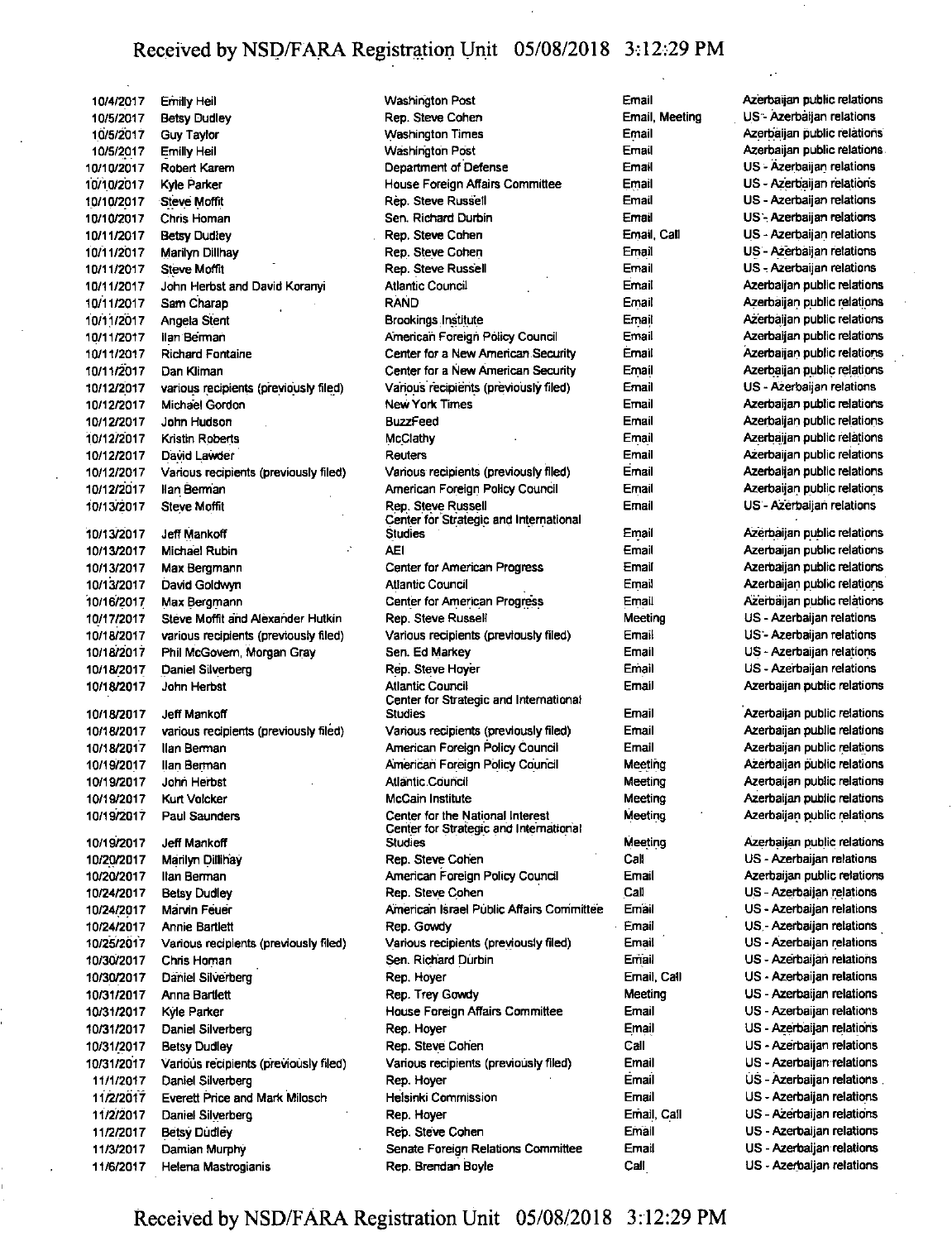## **Question 12; Center for Studies and Media Affairs atthe Saudi Roval Court**

|            |                                                       |                                           | Means of       |                             |
|------------|-------------------------------------------------------|-------------------------------------------|----------------|-----------------------------|
| Date       | <b>Person Contact</b>                                 | Office                                    | <b>Contact</b> | <b>Subject Discussed</b>    |
| 7/3/2017   | <b>Maggie Snipes and Molly Fluet</b>                  | <b>Wasnington Post</b>                    | Email          | Saudi Public Relations      |
| 7/4/2017   | <b>Maggie Snipes</b>                                  | <b>Washington Post</b>                    | Email          | Saudi Public Relations      |
| 7/5/2017   | Duc Luu                                               | Foreign Policy                            | Email          | Saudi Public Relations      |
| 7/5/2017   | <b>Brian Katulis</b>                                  | Center for American Progress              | Email          | Saudi Public Relations      |
| 7/6/2017   | Brian Katulis                                         | Center for American Progress              | Call           | Saudi Public Relations      |
| 7/6/2017   | Maggie Snipes                                         | <b>Washington Post</b>                    | Email          | Saudi Public Relations      |
| 7/6/2017   | Jack Smith                                            | Politico                                  | Email          | Saudi Public Relations      |
| 7/6/2017   | Duc Luu                                               | Foreign Policy                            | Email          | Saudi Public Relations      |
| 7/7/2017   | <b>Brian Katulis</b>                                  | Center for American Progress              | Call           | Saudi Public Relations      |
| 7/7/2017   | Duc Luù                                               | Foreign Policy                            | Email          | Saudi Public Relations      |
| 7/11/2017  |                                                       | <b>Washington Post</b>                    | Email          | Saudi Public Relations      |
|            | Maggie Snipes and Molly Fluet<br><b>Brian Katulis</b> |                                           | Email          | Saudi Public Relations      |
| 7/11/2017  |                                                       | Center for American Progress              |                | Saudi Public Relations      |
| 7/11/2017  | Alan Makovsky                                         | Center for American Progress              | Email Call     |                             |
| 7/12/2017  | <b>Jack Smith</b>                                     | Politico                                  | Email          | Saudi Public Relations      |
| 7/12/2017  | Heidi Sommer                                          | Politico                                  | Email          | Saudi Public Relations      |
| 7/12/2017  | Maggie Snipes and Molly Fluet                         | <b>Washington Post</b>                    | Email          | Saudi Public Relations      |
| 7/12/2017  | Duc Luu                                               | Foreign Policy                            | Email          | Saudi Public Relations      |
| 7/12/2017  | Alan Makovsky                                         | Center for American Progress              | Email          | Saudi Public Relations      |
| 7/13/2017  | Mira Resnick                                          | House Foreign Affairs Committee           | Call           | US - Saudi Arabia relations |
| 7/13/2017  | Matt Zweig                                            | House Foreign Affairs Committee           | Call           | US - Saudi Arabia relations |
| 7/13/2017  | Daniel Silverberg                                     | Rep. Hoyer                                | Call           | US - Saudi Arabia relations |
| 7/14/2017  | Alan Makovsky                                         | Center for American Progress              | Email          | Saudi Public Relations      |
| 7/14/2017  | Daniel Silverberg                                     | Rep. Hoyer                                | Call           | US - Saudi Arabia relations |
| 7/14/2017  | Kerry O'Brien                                         | Rep. William Keatin                       | Call, Email    | US - Saudi Arabia relations |
| 7/14/2017  | Dana Stroul                                           | Senate Foreign Relations Committee        | Cail           | US - Saudi Arabia relations |
| 7/17/2017  | Alan Makovsky                                         | Center for American Progress              | Email          | Saudi Public Relations      |
| 7/19/2017  | Julie Sawyer                                          | Sen. Kaine                                | Call           | US - Saudi Arabia relations |
| 7/20/2017  | <b>Brian Katulis</b>                                  | Center for American Progress              | Email          | Saudi Public Relations      |
|            |                                                       |                                           | Call           | Saudi Public Relations      |
| 7/24/2017  | <b>Brian Katulis</b>                                  | Center for American Progress              |                |                             |
| 7/26/2017  | Jack Smith and Heidi Sommer                           | Politico                                  | Call           | Saudi Public Relations      |
| 7/28/2017  | Jack Smith and Heidi Sommer                           | Politico                                  | Call           | Saudi Public Relations      |
| 8/1/2017   | Elisa Catalano Ewers                                  | Center for American Progress              | Meeting        | Saudi Public Relations      |
| 8/7/2017   | Alan Makovsky                                         | Center for American Progress              | Email          | Saudi Public Relations      |
| 9/11/2017  | Various recipients (previous filed)                   | Various recipients (previously filed)     | Email          | Saudi Public Relations      |
| 9/11/2017  | Eric Goldstein                                        | Human Rights Watch                        | Email          | Saudi Public Relations      |
| 9/11/2017  | Randa Habib                                           | Amensty International                     | Email          | Saudi Public Relations      |
| 9/12/2017  | <b>Mark Dubowitz</b>                                  | Foundation for Defense of Democracies     | Email          | Saudi Public Relations      |
| 9/12/2017  | Martin Smith and Linda Hirsch                         | PBS                                       | Email          | Saudi Public Relations      |
| 9/12/2017  | David Fite                                            | Senate Foreign Relations Committee        | Call           | US - Saudi Arabia relations |
| 9/13/2017  | Richard Spencer                                       | The Times                                 | Email          | Saudi Public Relations      |
| 9/14/2017  | <b>Richard Spencer</b>                                | The Times                                 | Email          | Saudi Public Relations      |
| 9/18/2017  | <b>Richard Spencer</b>                                | The Times                                 | Ernail         | Saudi Public Relations      |
| 9/27/2017  | <b>Richard Spencer</b>                                | The Times                                 | Email          | Saudi Public Relations      |
| 9/28/2017  | <b>Richard Spencer</b>                                | The Times                                 | Email          | Saudi Public Relations      |
| 9/29/2017  | Doug Anderson                                         | House Foreign Affairs Committee           | Call           | US - Saúdi Arabia relations |
| 10/2/2017  | Mira Resnick                                          | House Foreign Affairs Committee           | Ernail         | US - Saudi Arabia relations |
| 10/4/2017  | <b>Matthew Woelfel</b>                                | Politico                                  | Email          | Saudi Public Relations      |
| 10/4/2017  | Jason Steinbaum                                       | House Foreign Affairs Committee           | Meeting        | US - Saudi Arabia relations |
| 10/6/2017  | <b>Michael Knights</b>                                | Washington Institute for Near East Policy | Email          | Saudi Public Relations      |
| 10/6/2017  | <b>Michael Knights</b>                                | Washington Institute for Near East Policy | Email          | Saudi Public Relations      |
|            | Mira Resnick                                          | House Foreign Affairs Committee           | Email          | US - Saudi Arabia relations |
| 10/10/2017 |                                                       |                                           |                |                             |
| 10/10/2017 | Daniel Silverberg                                     | Rep. Hoyer                                | Call           | US - Saudi Arabia relations |
| 10/11/2017 | Mira Resnick                                          | House Foreign Affairs Committee           | Meeting        | US - Saudi Arabia relations |
| 10/12/2017 | <b>Brian Katulis</b>                                  | Center for American Progress              | Call           | Saudi Public Relations      |
| 10/16/2017 | Mira Resnick                                          | House Foreign Affairs Committee           | Call           | US - Saudi Arabia relations |
| 10/16/2017 | Jamie McCormick                                       | House Foreign Affairs Committee           | Call           | US - Saudi Arabia relations |
| 10/17/2017 | David Kinzler                                         | Senate Foreign Relations Committee        | Email          | US - Saudi Arabia relations |
| 10/18/2017 | Dana Stroul                                           | Senate Foreign Relations Committee        | Call           | US - Saudi Arabia relations |
| 10/19/2017 | David Kinzler                                         | Senate Foreign Relations Committee        | Email          | US - Saudi Arabia relations |
| 10/19/2017 | David Kinzler                                         | Senate Foreign Relations Committee        | Call           | US - Saudi Arabia relations |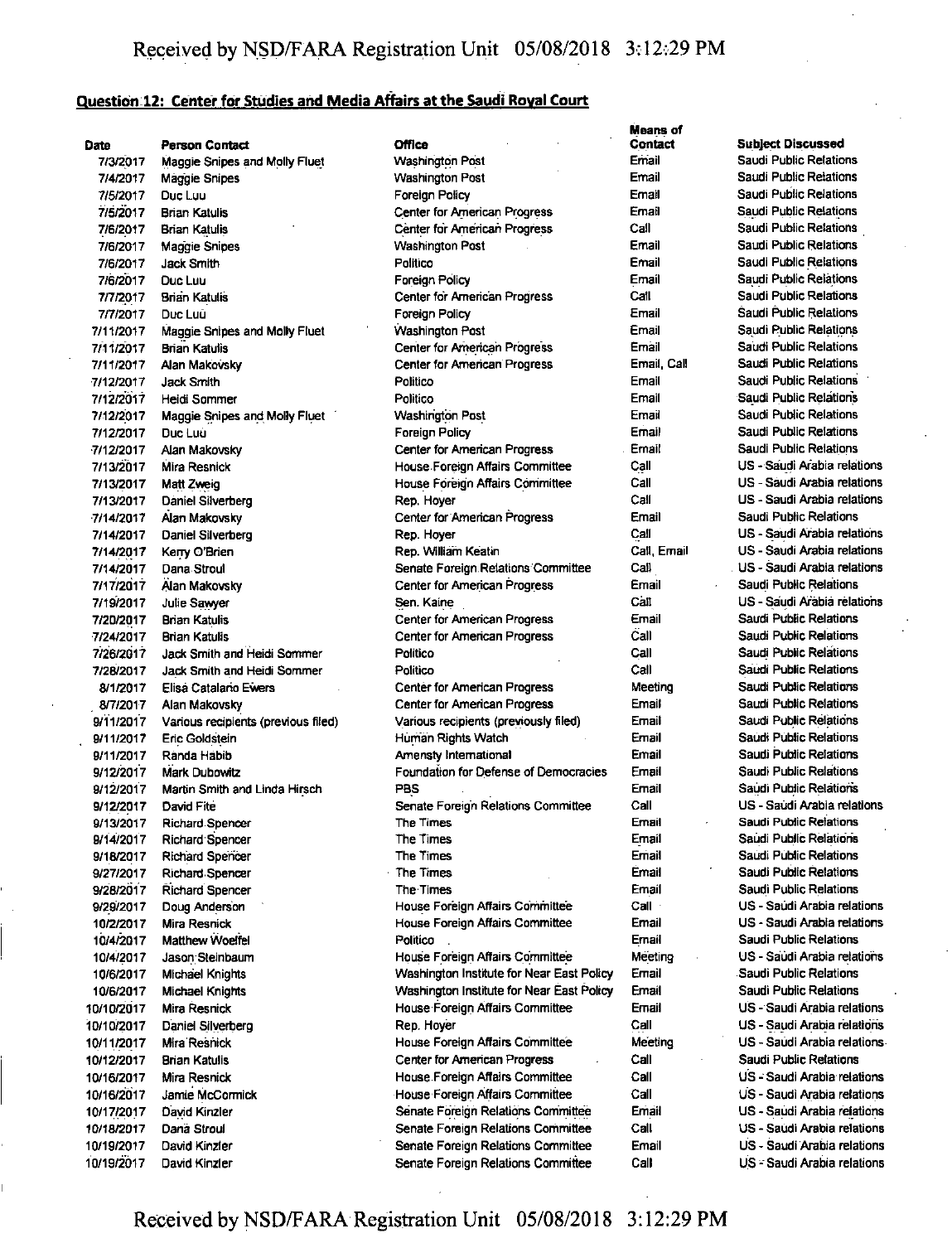10/20/2017 Jessica Lewis and Dana Stroul Jessica Lewis 10/20/2017 Daniel Silverberg Daniel Silverberg

 $\bar{z}$ 

Senate Foreign Relations Committee Senate Foreign Relations Committee Rep. Hoye'r Rep. Hoyer

Meeting US - Saudi Arabia relations Email US - Saudi Arabia relations Email US - Saudi Arabia relations US - Saudi Arabia relations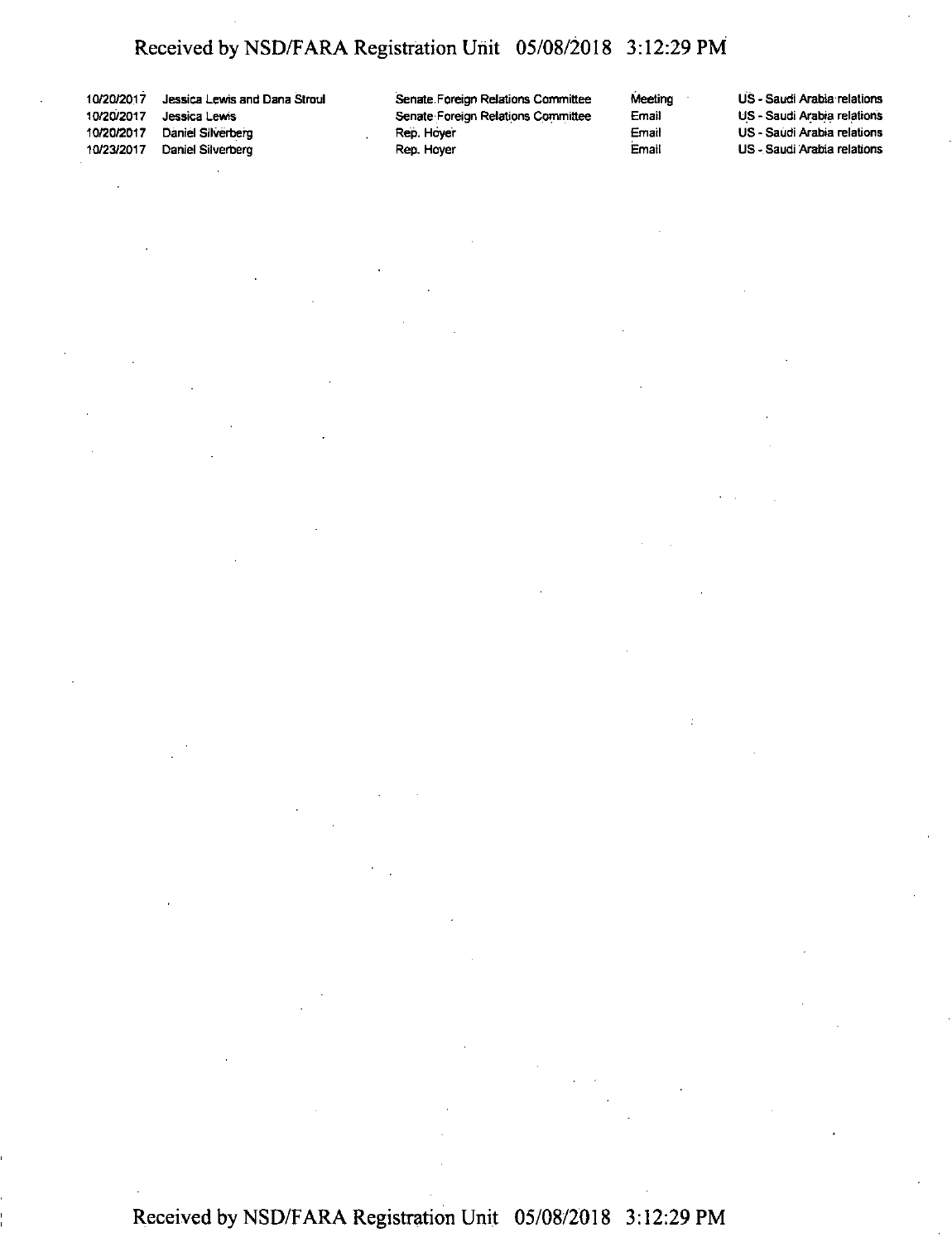# **Question 12; Hong Kong Trade Development Council**

| Date       | <b>Person Contact</b>                | <b>Office</b>                            | <b>Means of Contact</b> | <b>Subject Discussed</b>  |
|------------|--------------------------------------|------------------------------------------|-------------------------|---------------------------|
| 7/6/2017   | Corey Jacobson                       | Rep. Ted Lieu                            | Email                   | US - Hong Kong relations  |
| 7/13/2017  | Jennifer Hendrixson-White            | House Foreign Affairs Committee          | Email                   | US - Hong Kong relations  |
| 7/13/2017  | Hunter Strupp                        | House Foreign Affairs Committee          | Call                    | US - Hong Kong relations  |
| 7/18/2017  | Jennifer Hendrixson-White            | House Foreign Affairs Committee          | Email                   | US - Hong Kong relations  |
| 7/18/2017  | Hunter Strupp                        | House Foreign Affairs Committee          | Call, Email             | US - Hong Kong relations  |
| 7/20/2017  | Hunter Strupp                        | House Foreign Affairs Committee          | Call                    | US - Hong Kong relations  |
| 7/27/2017  | Don McDonald                         | Rep. Brad Sherman                        | Email                   | US - Hong Kong relations  |
| 7/31/2017  | Corey Jacobson                       | Rep. Ted Lieu                            | Email                   | US - Hong Kong relations  |
| 8/4/2017   | <b>Hunter Strupp</b>                 | House Foreign Affairs Committee          | Call                    | US - Hong Kong relations  |
| 8/7/2017   | <b>Hunter Strupp</b>                 | House Foreign Affairs Committee          | Email                   | US - Hong Kong relations  |
| 8/9/2017   | Corey Jacobson                       | Rep. Ted Lieu                            | <b>Meet</b>             | US - Hong Kong relations  |
| 8/10/2017  | Hunter Strupp.                       | House Foreign Affairs Committee          | Meeting                 | US - Hong Kong relations  |
| 8/10/2017  | <b>Brian Skretny</b>                 | House Foreign Affairs Committee          | Meeting                 | US-Hong Kong relations    |
| 8/16/2017  | Chris Homan                          | Sen. Richard Durbin                      | Email, Call             | US - Hong Kong relations  |
| 8/16/2017  | Michael Schiffer                     | Senate Foreign Relations Committee       | Email Call              | US - Hong Kong relations  |
| 8/16/2017  | Michael Schiffer                     | Senate Foreign Relations Committee       | Email                   | US - Hong Kong relations  |
| 8/18/2017  | Michael Schiffer                     | Senate Foreign Relations Committee       | Email                   | US - Hong Kong relations. |
| 8/22/2017  | Michael Schiffer                     | Senate Foreign Relations Committee       | Email Call              | US - Hong Kong relations  |
| 8/23/2017  | <b>Elyse Anderson</b>                | Congressional-Executive China Commission | Meeting                 | US - Hong Kong relations  |
| 8/23/2017  | Alex Wong                            | Sen. Tom Cotton                          | Meeting                 | US - Hong Kong relations  |
| 8/23/2017  | Michael Schiffer                     | Senate Foreign Relations Committee       | Meeting                 | US - Hong Kong relations  |
| 8/23/2017  | <b>Emily Manning</b>                 | Senate Foreign Relations Committee       | Meeting                 | US - Hong Kong relations  |
| 8/23/2017  | Chris Homan                          | Sen. Richard Durbin                      | Meeting, Email          | US - Hong Kong relations  |
| 8/23/2017  | Igor Khrestin                        | Sen. Cory Gardner                        | Meeting                 | US - Hong Kong relations  |
| 8/25/2017  | Michael Schiffer-                    | Senate Foreign Relations Committee       | Email                   | US - Hong Kong relations  |
| 8/29/2017  | Corey Jacobson                       | Rep. Ted Lieu                            | Email                   | US - Hong Kong relations  |
| 9/5/2017   | Harshitha Teppala and Corey Jacobson | Rep. Ted Lieu                            | Email                   | US - Hong Kong relations  |
| 9/7/2017   | Michael Schiffer                     | Senate Foreign Relations Committee       | Email                   | US - Hong Kong relations  |
| 9/18/2017  | Harshitha Teppala and Corey Jacobson | Rep. Ted Lieu                            | Email                   | US - Hong Kong relations  |
| 9/19/2017  | Harshitha Teppala                    | Rep. Ted Lieu                            | Email                   | US - Hong Kong relations  |
| 9/20/2017  | Michael Schiffer                     | Senate Foreign Relations Committee       | Email                   | US - Hong Kong relations  |
| 9/20/2017  | Hunter Strupp                        | House Foreign Affairs Committee          | Email Call              | US - Hong Kong relations  |
| 9/22/2017  | Jennifer Hendrixson-White            | House Foreign Affairs Committee          | Email                   | US - Hong Kong relations  |
| 9/22/2017  | Harshitha Teppala                    | Rep. Ted Lieu                            | Email                   | US - Hong Kong relations  |
| 9/28/2017  | Harshitha Teppala                    | Rep. Ted Lieu                            | Email                   | US - Hong Kong relations  |
| 9/28/2017  | Corey Jacobson                       | Rep. Ted Lieu                            | Call                    | US - Hong Kong relations  |
| 9/28/2017  | <b>Hunter Strupp</b>                 | House Foreign Affairs Committee          | Email Meeting           | US - Hong Kong relations  |
| 9/28/2017  | Jennifer Hendrixson-White            | House Foreign Affairs Committee          | Email                   | US - Hong Kong relations  |
| 9/29/2017  | Jennifer Hendrixson-White            | House Foreign Affairs Committee          | Email                   | US - Hong Kong relations  |
| 10/3/2017  | Shelley Su                           | House Foreign Affairs Committee          | Call                    | US - Hong Kong relations  |
| 10/3/2017  | Elyse Anderson                       | Congressional-Executive China Commission | Email                   | US - Hong Kong relations  |
| 10/4/2017  | Rep. Ted Lieu and Corey Jacobson     | Rep. Ted Lieu                            | Meeting                 | US - Hong Kong relations  |
| 10/5/2017  | <b>Hunter Strupp</b>                 | House Foreign Affairs Committee          | Email Call              | US - Hong Kong relations  |
| 10/5/2017  | Jennifer Hendrixson-White            | House Foreign Affairs Committee          | Email                   | US - Hong Kong relations  |
| 10/5/2017  | Corey Jacobson                       | Rep. Ted Lieu                            | Email                   | US - Hong Kong relations  |
| 10/5/2017  | Michael Schiffer                     | Senate Foreign Relations Committee       | Email, Call             | US - Hong Kong relations  |
| 10/11/2017 | <b>Elyse Anderson</b>                | Congressional-Executive China Commission | Email Call              | US - Hong Kong relations  |
| 10/11/2017 | Hunter Strupp                        | House Foreign Affairs Committee          | Call                    | US - Hong Kong relations  |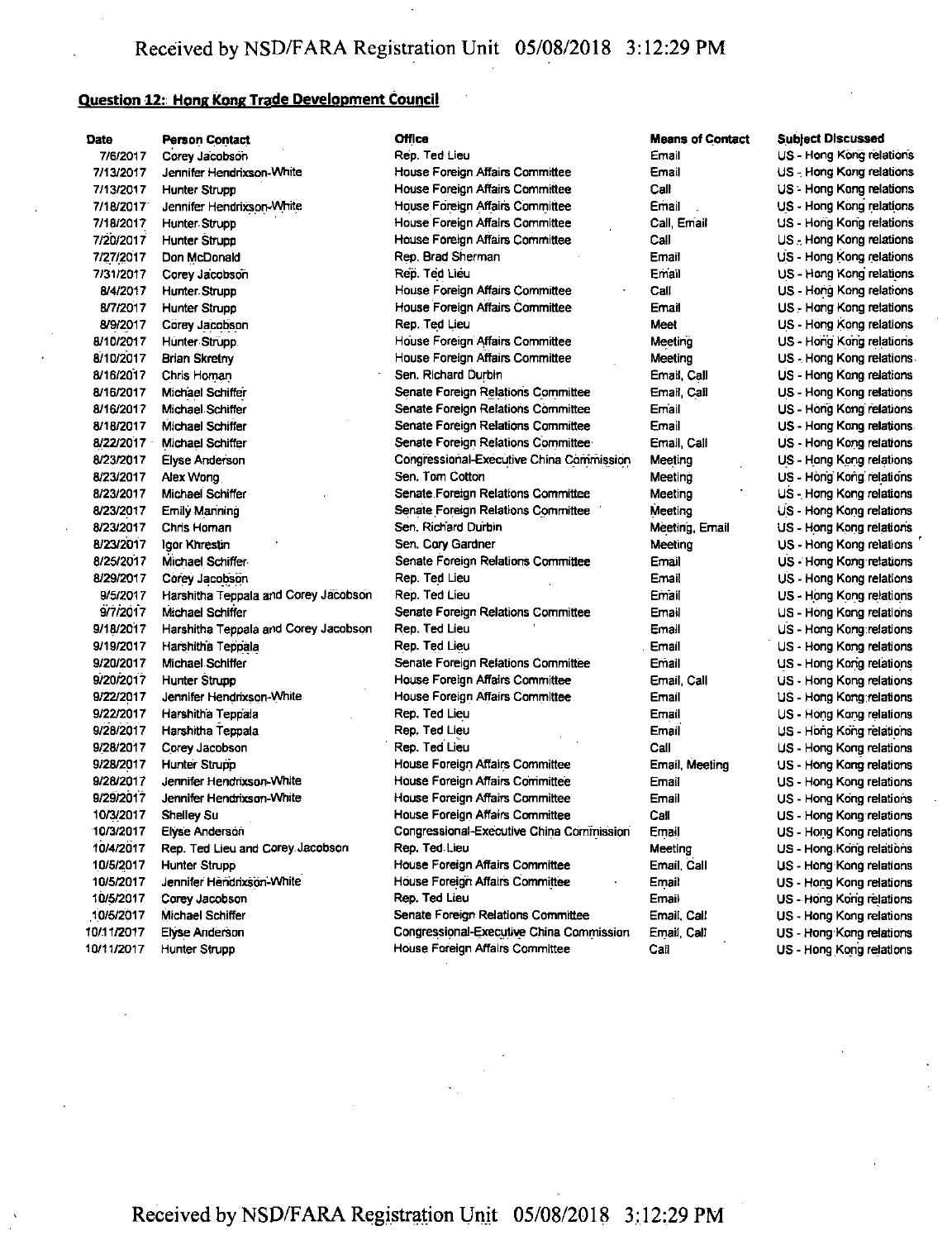## **Question 12: Republic of India**

| Date      | <b>Person Contact</b>                  | <b>Office</b>                         | <b>Means of Contact</b> | <b>Subject Discussed</b> |
|-----------|----------------------------------------|---------------------------------------|-------------------------|--------------------------|
| 7/5/2017  | Abigial Hunter and Tiffany Shackleford | National Governors Association        | Email Call              | US - India relations     |
| 7/6/2017  | Damian Murphy                          | Senator Cardin                        | Email                   | US - India relations     |
| 7/6/2017  | Karen Robb                             | Senator Chris Van Hollen              | Email                   | US - India relations     |
| 7/6/2017  | <b>Justin Oswald</b>                   | Rep. Meng                             | Email                   | US - India relations     |
| 7/10/2017 | Abigial Hunter and Tiffany Shackleford | National Governors Association        | Email, Call             | US - India relations     |
| 7/11/2017 | Tyler Grimm                            | Rep. Issa                             | Email                   | US - India relations     |
| 7/11/2017 | <b>Justin Oswald</b>                   | Rep. Meng                             | Email                   | US - India relations     |
| 7/11/2017 | Abigial Hunter and Tiffany Shackleford | National Governors Association        | Email, Call             | US - India relations     |
| 7/11/2017 | Jessica Schwartz                       | Rep. Schneider                        | Email                   | US - India relations     |
| 7/11/2017 | Kerry O'Brien                          | Rep. Keating                          | Email                   | US - India relations     |
| 7/13/2017 | <b>William Zito</b>                    | Rep. Olson                            | Email                   | US - India relations     |
| 7/13/2017 | <b>Tamar Nedzar</b>                    | House Committee on Ethics             | Email                   | US - India relations     |
| 7/14/2017 | <b>Zach Steacy</b>                     | <b>House Armed Services Committee</b> | Email                   | US - India relations     |
| 7/18/2017 | <b>Zach Steacy</b>                     | House Armed Services Committee        | Email                   | US - India relations     |
| 7/19/2017 | Mena Hanna                             | Rep. Trott                            | Email                   | US - India relations     |
| 7/19/2017 | <b>Betsy Dudley</b>                    | Rep. Cohen                            | Email                   | US - India relations     |
| 7/19/2017 | Elizabeth Bettis, Brandt Anderson      | Rep. Banks                            | Email                   | US - India relations     |
| 7/19/2017 | Tim Tarpley                            | Rep. Poe                              | Email                   | US - India relations     |
| 7/21/2017 | Glenn Rushing                          | Rep. Jackson Lee                      | Email                   | US - India relations     |
| 7/21/2017 | Murat Gocigdem                         | Rep. Johnson                          | Email                   | US - India relations     |
| 7/21/2017 | Gov. Torres                            | <b>Gov Torres</b>                     | Email                   | US - India relations     |
| 7/24/2017 | Gov. Torres                            | Gov. Torres                           | Email                   | US - India relations     |
| 7/25/2017 | Elizabeth Bettis, Brandt Anderson      | Rep. Banks                            | Email                   | US - India relations     |
| 7/26/2017 | <b>Brandt Anderson</b>                 | Rep. Banks                            | Meeting                 | US - India relations     |
| 7/26/2017 | Katie Sendak                           | <b>House Armed Services Committee</b> | Email                   | US - India relations     |
| 7/27/2017 | Elizabeth Bettis, Brandt Anderson      | Rep. Banks                            | Email                   | US - India relations     |
| 7/27/2017 | Dan Sadlosky                           | <b>Majority Leader Scalise</b>        | Email                   | US - India relations     |
| 8/14/2017 | Maxwell Hamilton                       | <b>State Department</b>               | Email                   | US - India relations     |
| 9/3/2017  | Hassan Christian                       | Mayor Bowser                          | Email                   | US - India relations     |
| 9/5/2017  | Kris Denzel                            | Rep. Holding                          | Email                   | US - India relations     |
| 9/5/2017  | Hassan Christian                       | Mayor Bowser                          | Email                   | US - India relations     |
| 9/8/2017  | Jason Gleason                          | Rep. Sarbanes                         | Email                   | US - India relations     |
| 9/8/2017  | Hassan Christian                       | Mayor Bowser                          | Email                   | US - India relations     |
| 9/8/2017  | Damian Murphy                          | Senator Cardin                        | Email                   | US - India relations     |
| 9/11/2017 | Karen Robb                             | Senator Chris Van Hollen              | Email                   | US - India relations     |
| 9/11/2017 | Jason Gleason                          | Rep. Sarbanes                         | Email                   | US - India relations     |
| 9/11/2017 | Hassan Christian                       | Mayor Bowser                          | Email                   | US - India relations     |
| 9/11/2017 | Damian Murphy                          | <b>Senator Cardin</b>                 | Email                   | US - India relations     |
| 9/19/2017 | <b>Michael Brooks</b>                  | Rep. Yoder                            | Meeting                 | US - India relations     |
| 9/25/2017 | Alana McRaney                          | Rep. Rooney                           | Email                   | US - India relations     |
| 9/29/2017 | Rep. Pallone                           | Rep. Pallone                          | Call                    | US - India relations     |
|           |                                        |                                       |                         |                          |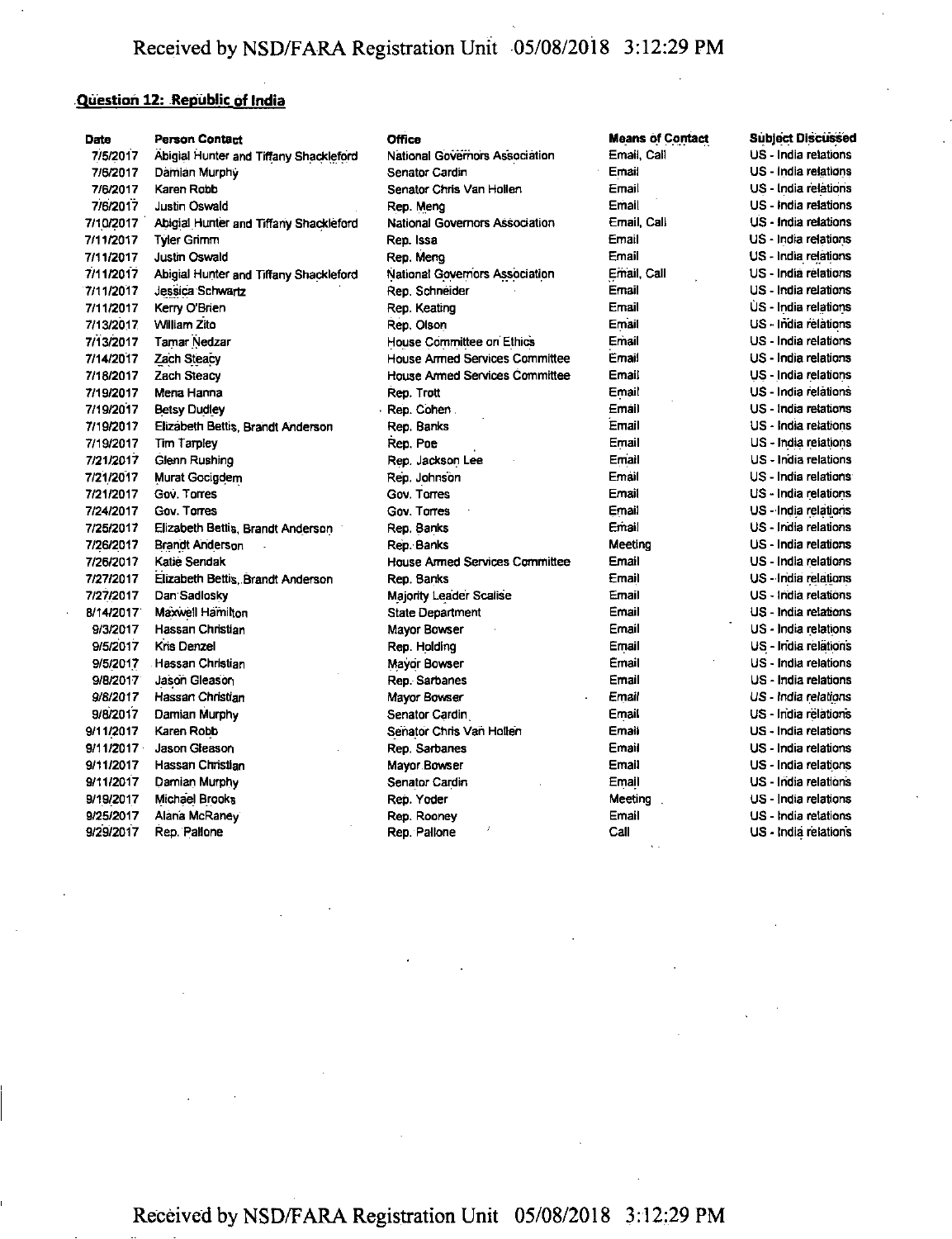# **Question 12: Embassy of Japan**

| Date       | <b>Person Contact</b>         | <b>Office</b>    | <b>Means of Contact</b> | <b>Subject Discussed</b>                         |
|------------|-------------------------------|------------------|-------------------------|--------------------------------------------------|
| 7/7/2017   | Alli Everton                  | Rep. Murphy      | Email                   | U.S. - Japan relations                           |
| 7/18/2017  | Maia Estes                    | Rep. Brown       | Email                   | U.S. - Japan relations                           |
| 7/18/2017  | Angela Valles                 | Rep. Khanna      | Email                   | U.S. - Japan relations                           |
| 7/18/2017  | Alli Everton                  | Rep. Murphy      | Email                   | U.S. - Japan relations                           |
| 7/18/2017  | Michael Schiffer              | <b>SFRC</b>      | Meeting                 | U.S. - Japan relations                           |
| 7/19/2017  | Scott Hughes                  | Rep. Cheney      | Email                   | U.S. - Japan relations                           |
| 7/19/2017  | Susan Mayer                   | Rep. Shea-Porter | Email                   | U.S. - Japan relations                           |
| 7/19/2017  | Jess Carter                   | Rep. Rooney      | Email                   | U.S. - Japan relations                           |
| 7/20/2017  | Alli Everton                  | Rep. Murphy      | Email                   | U.S. - Japan relations                           |
| 7/21/2017  | <b>Emily Mills</b>            | Rep. Shea-Porter | Email                   | U.S. - Japan relations                           |
| 7/21/2017  | Maia Estes                    | Rep. Brown       | Email                   | U.S. - Japan relations                           |
| 7/21/2017  | Angela Valles                 | Rep. Khanna      | Email                   | U.S. - Japan relations                           |
| 7/24/2017  | Emily Mills                   | Rep. Shea-Porter | Email                   | U.S. - Japan relations                           |
| 7/25/2017  | Alli Everton                  | Rep. Murphy      | Email                   | U.S. - Japan relations                           |
|            | Alli Everton                  | Rep. Murphy      | Email                   | U.S. - Japan relations                           |
| 7/25/2017  |                               | Rep. Shea-Porter | Email                   | U.S. - Japan relations                           |
| 7/27/2017  | Emily Mills                   | Rep. Blumenauer  | Email                   | U.S. - Japan relations                           |
| 7/28/2017  | Keisey Autakh                 |                  | Email                   |                                                  |
| 8/3/2017   | Maia Estes                    | Rep. Brown       | Email                   | U.S. - Japan relations<br>U.S. - Japan relations |
| 8/3/2017   | Angela Valles                 | Rep. Khanna      |                         |                                                  |
| 8/4/2017   | Maia Estes                    | Rep. Brown       | Email                   | U.S. - Japan relations                           |
| 8/4/2017   | Angela Valles                 | Rep. Khanna      | Email                   | U.S. - Japan relations                           |
| 8/7/2017   | Dean Thompson                 | Rep. Black       | Email                   | U.S. - Japan relations                           |
| 8/7/2017   | Michael Hess, Laura Hegquist  | Rep. Tiberi      | Email                   | U.S. - Japan relations                           |
| 8/7/2017   | Kris Denzel                   | Rep. Holding     | Email                   | U.S. - Japan relations                           |
| 8/7/2017   | Adam Wolf                     | Rep. Curbelo     | Email                   | U.S. - Japan relations                           |
| 8/7/2017   | Alana McRaney                 | Rep. Rooney      | Email                   | U.S. - Japan relations                           |
| 8/14/2017  | Angela Valles                 | Rep. Khana       | Call                    | U.S. - Japan relations                           |
| 8/16/2017  | Angela Valles                 | Rep. Khana       | Call                    | U.S. - Japan relations                           |
| 8/18/2017  | Gary Woodward                 | Rep. Scott       | Email                   | U.S. - Japan relations                           |
| 8/18/2017  | Cynthia Gaona                 | Rep. Cuellar     | Email                   | U.S. - Japan relations                           |
| 8/21/2017  | Ben Falkowski                 | Rep. Walorski    | Email                   | U.S. - Japan relations                           |
| 8/21/2017  | Dr. Kwamme Anderson           | <b>CBCF</b>      | Call                    | U.S. - Japan relations                           |
| 8/21/2017  | Maia Estes                    | Rep. Brown       | Email                   | U.S. - Japan relations                           |
| 8/23/2017  | Gary Woodward                 | Rep. Scott       | Call                    | U.S. - Japan relations                           |
| 8/25/2017  | Collin Davenport              | Rep. Connolly    | Email                   | U.S. - Japan relations                           |
| 8/31/2017  | Michael Schiffer              | <b>SFRC</b>      | Email                   | U.S. - Japan relations                           |
| 8/31/2017  | Jennifer Hendrixson-White     | <b>HFAC</b>      | Email                   | U.S. - Japan relations                           |
| 9/1/2017   | Michael Schiffer              | <b>SFRC</b>      | Email                   | U.S. - Japan relations                           |
| 9/1/2017   | Maia Estes                    | Rep. Brown       | Call                    | U.S. - Japan relations                           |
| 9/5/2017   | Gary Woodward                 | Rep. Scott       | Call                    | U.S. - Japan relations                           |
| 9/5/2017   | Cynthia Gaona, Andrea Trevino | Rep. Cuellar     | Call                    | U.S. - Japan relations                           |
| 9/6/2017   | Gary Woodward                 | Rep. Scott       | Call                    | U.S. - Japan relations                           |
| 9/6/2017   | Cynthia Gaona, Andrea Trevino | Rep. Cuellar     | Call                    | U.S. - Japan relations                           |
| 9/7/2017   | Gary Woodward                 | Rep. Scott       | Email                   | U.S. - Japan relations                           |
| 9/7/2017   | Dr. Kwamme Anderson           | <b>CBCF</b>      | Call                    | U.S. - Japan relations                           |
| 9/12/2017  | Michael Schiffer              | <b>SFRC</b>      | Email                   | U.S. - Japan relations                           |
| 9/15/2017  | <b>Maia Estes</b>             | Rep. Brown       | Call                    | U.S. - Japan relations.                          |
| 9/25/2017  | Jessica Schwartz              | Rep. Schneider   | Email                   | U.S. - Japan relations                           |
| 9/25/2017  | Conor Walsh                   | Rep. Souzzi      | Email                   | U.S. - Japan relations                           |
| 9/25/2017  | Xenia Ruiz                    | Rep. O'Halleran  | Email                   | $U.S. - Japan$ relations                         |
| 9/25/2017  | <b>Brenda Connolly</b>        | Rep. Meng        | Email                   | U.S. - Japan relations                           |
| 9/26/2017  | Jessica Schwartz              | Rep. Schneider   | <b>Email</b>            | U.S. - Japan relations                           |
| 9/27/2017  | Alana McRaney                 | Rep. Rooney      | Ernail                  | U.S. - Japan relations                           |
| 9/29/2017  | Alli Everton                  | Rep. Murphy      | Email                   | U.S. - Japan relations                           |
| 9/29/2017  | Conor Walsh                   | Rep. Souzzi      | Email                   | U.S. - Japan relations                           |
| 9/29/2017  | Willa Prescott                | Rep. O'Halleran  | Email                   | U.S. - Japan relations                           |
| 10/2/2017  | Alli Everton                  | Rep. Murphy      | Email                   | U.S. - Japan relations                           |
| 10/3/2017  | Ellie Arbeit                  | Rep. Souzzi      | Email                   | U.S. - Japan relations                           |
| 10/3/2017  | Alli Everton                  | Rep. Murphy      | Email                   | U.S. - Japan relations                           |
| 10/10/2017 | Alana McRaney                 | Rep. Rooney      | Email                   | U.S. - Japan relations                           |
|            |                               |                  |                         |                                                  |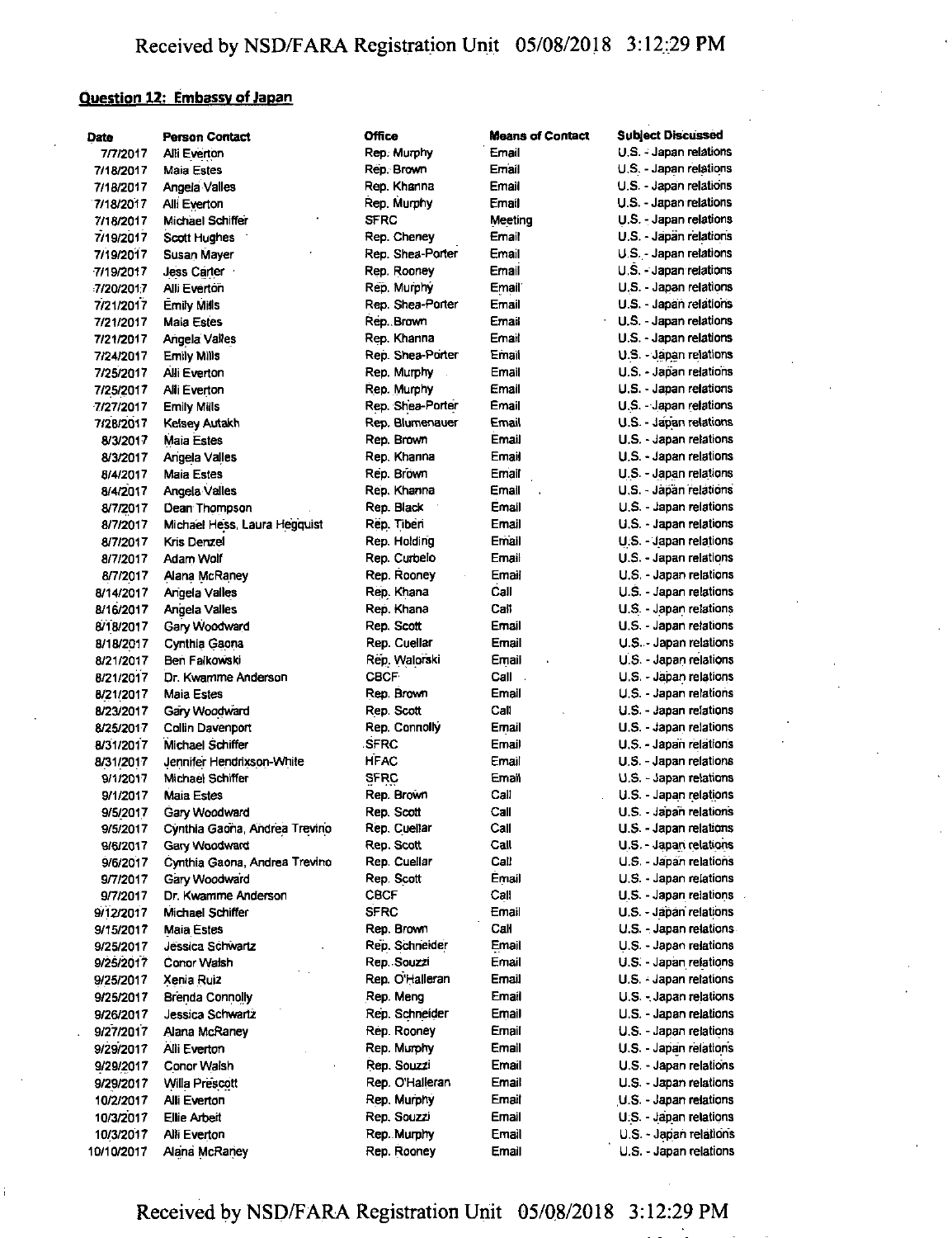| 10/16/2017  | Jessica Schwartz  | Ré |
|-------------|-------------------|----|
| 10/17/2017  | Jessica Schwartz  | Re |
| .10/18/2017 | Jessica Schwartz  | Re |
| 10/24/2017  | Daniel Silverberg | Re |

ep. Schneider ep. Schneider ep. Schneider Rep. Hoyer

Email Email Email Email

U.S. - Japan relations U.S. - Japan relations U.S. - Japan relations U.S. - Japan relations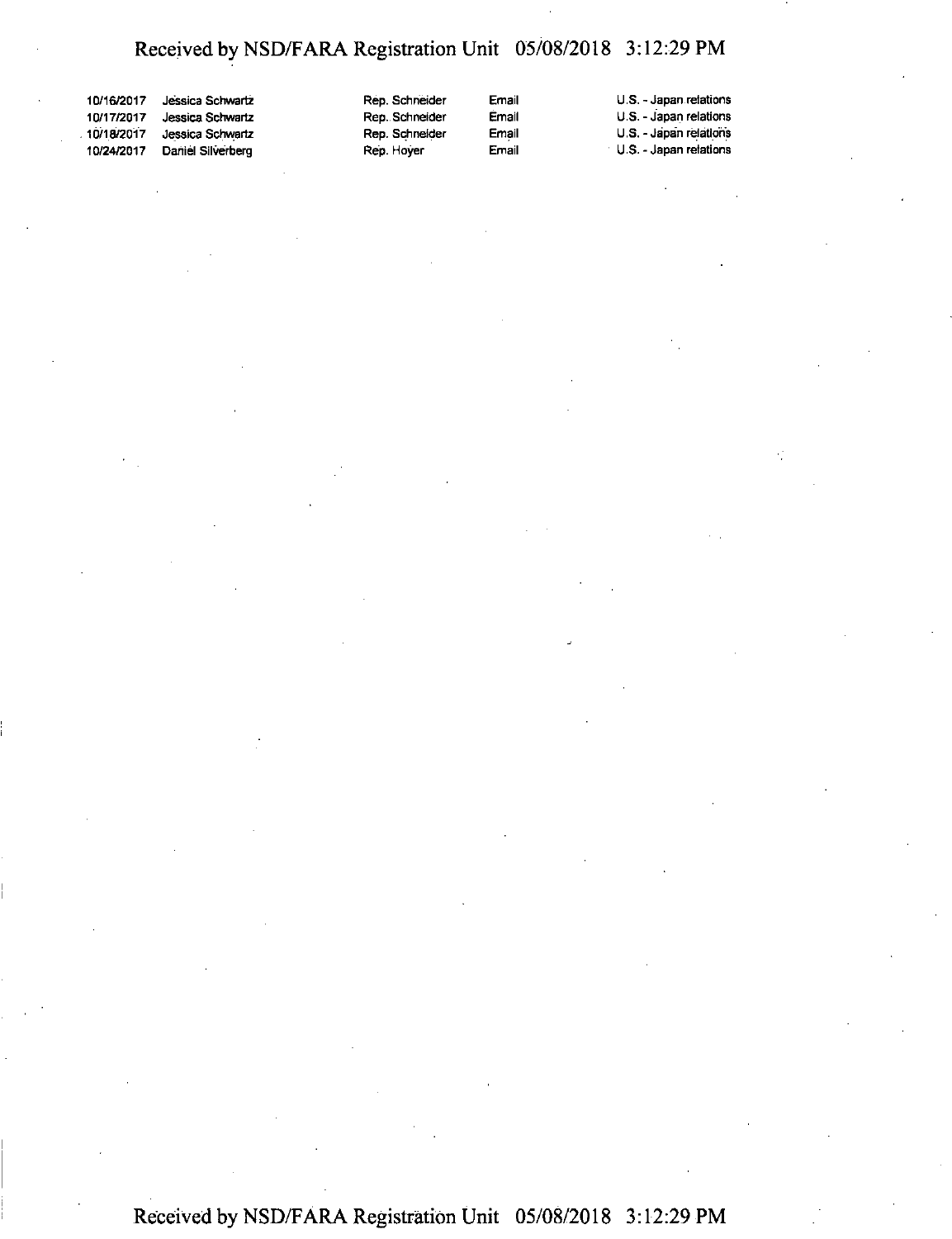## **Question 12: Democratic Party of Moldova**

| Date      | <b>Person Contact</b>                               | <b>Office</b>  | <b>Means of Contact</b> | <b>Subject Discussed</b>               |
|-----------|-----------------------------------------------------|----------------|-------------------------|----------------------------------------|
| 7/5/2017  | <b>Reid Standish</b>                                | Foreign Policy | Email                   | Dem. Party of Moldova public relations |
| 7/7/2017  | Vera Zakem                                          | <b>CNA</b>     | Email                   | Dem. Party of Moldova public relations |
| 7/11/2017 | Vera Zakem                                          | <b>CNA</b>     | Email                   | Dem. Party of Moldova public relations |
| 7/12/2017 | Vera Zakem                                          | <b>CNA</b>     | Email                   | Dem. Party of Moldova public relations |
| 7/13/2017 | Vera Zakem                                          | <b>CNA</b>     | Email                   | Dem. Party of Moldova public relations |
| 7/14/2017 | Reid Standish                                       | Foreign Policy | Email                   | Dem. Party of Moldova public relations |
| 7/20/2017 | Nicholas Hahhn, Timothy Weatherhead, Charles Jordan | The Hill       | Email                   | Dem. Party of Moldova public relations |
| 7/21/2017 | Charles Jordan                                      | The Hill       | Email                   | Dem. Party of Moldova public relations |
| 7/24/2017 | Charles Jordan                                      | The Hill       | Email                   | Dem. Party of Moldova public relations |
| 7/27/2017 | Vera Zakem                                          | <b>CNA</b>     | Email                   | Dem. Party of Moldova public relations |
| 9/8/2017  | Vera Zakem                                          | <b>CNA</b>     | Email                   | Dem. Party of Moldova public relations |
| 9/12/2017 | Vera Zakem                                          | <b>CNA</b>     | Email                   | Dem. Party of Moldova public relations |

Received by NSD/FARA Registration Unit 05/08/2018 3:12:29 PM

*j*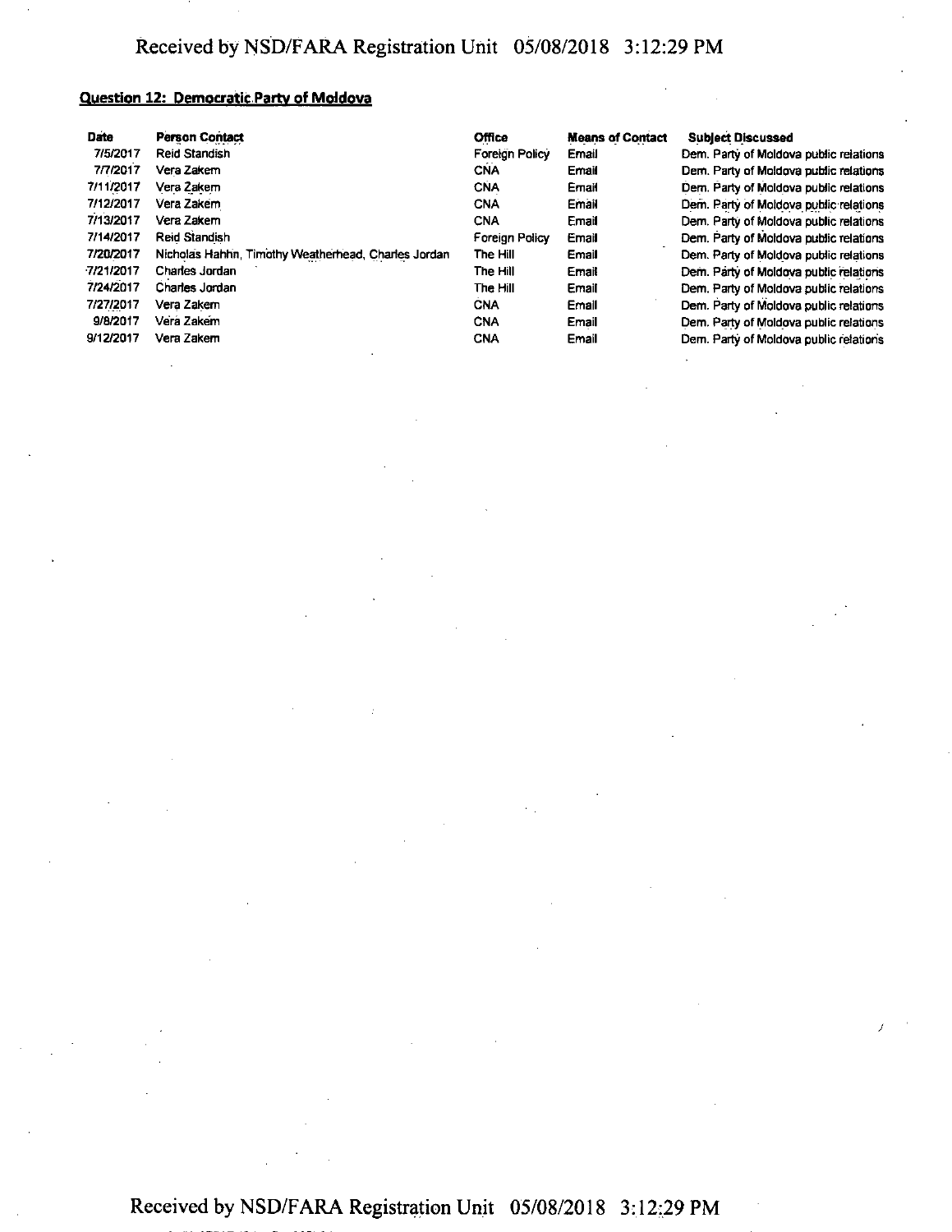### Question 12: Mr. Salman Al-Ansari (through Saudi American Public Relation Affairs Committee, Inc.l

During the reporting period, Registrant continued to conduct preliminary outreach to potential vendors and advertising outlets regarding advertising campaigns planned to launch in 2017. Client terminated on 9/19/2017.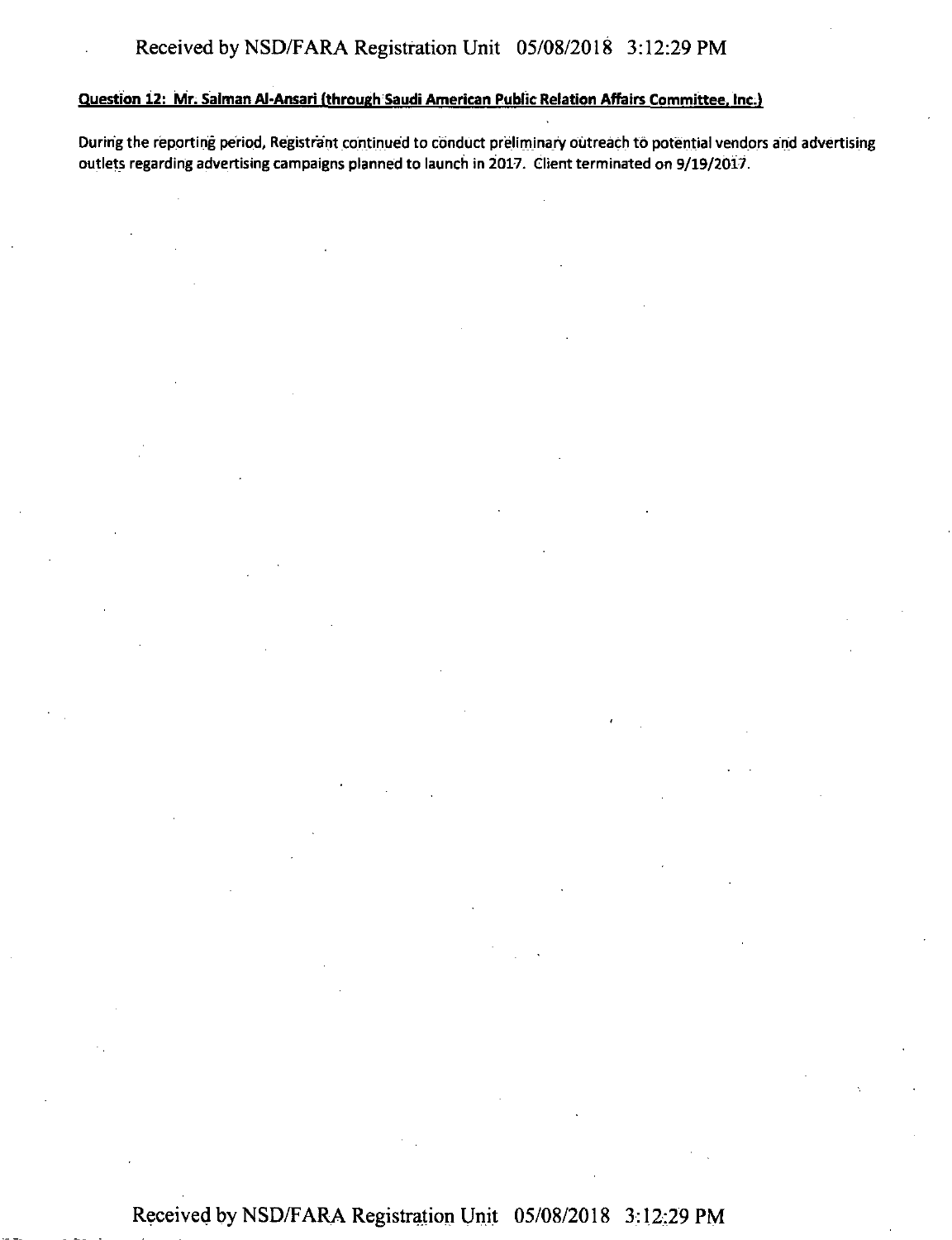# ATTACHMENT

# **14(a). RECEIPTS -MONIES.**

| Date     | <b>Foreign Principal</b>                                | <b>Purpose</b>    | Amount         |
|----------|---------------------------------------------------------|-------------------|----------------|
| 7/12/17  | Democratic Party of Moldova                             | Fee/Reimbursement | \$27,500.00    |
| 8/3/17   | Democratic Party of Moldova                             | Fee/Reimbursement | \$154,500.00   |
| 8/17/17  | Democratic Party of Moldova                             | Fee/Reimbursement | \$1,406.88     |
| 9/12/17  | Democratic Party of Moldova                             | Fee/Reimbursement | \$61,800.00    |
| 10/19/17 | Democratic Party of Moldova                             | Fee/Reimbursement | \$39.26        |
| 11/14/17 | Democratic Party of Moldova                             | Fee/Reimbursement | \$19.17        |
| 7/17/17  | <b>Embassy of Japan</b>                                 | Fee/Reimbursement | \$16,000.00    |
| 7/26/17  | <b>Embassy of Japan</b>                                 | Fee/Reimbursement | \$16,000.00    |
| 8/7/17   | <b>Embassy of Japan</b>                                 | Fee/Reimbursement | \$16,000.00    |
| 9/8/17   | <b>Embassy of Japan</b>                                 | Fee/Reimbursement | \$16,000.00    |
| 10/13/17 | <b>Embassy of Japan</b>                                 | Fee/Reimbursement | \$16,000.00    |
| 12/15/17 | <b>Embassy of Japan</b>                                 | Fee/Reimbursement | \$48,000.00    |
| 7/7/17   | Embassy of the Republic of Azerbaijan                   | Fee/Reimbursement | \$3,000.00     |
| 7/17/17  | Embassy of the Republic of Azerbaijan                   | Fee/Reimbursement | \$57,298.48    |
| 9/11/17  | <b>Embassy of the Republic of Azerbaijan</b>            | Fee/Reimbursement | \$45,024.76    |
| 9/14/17  | Embassy of the Republic of Azerbaijan                   | Fee/Reimbursement | \$45,000.00    |
| 12/6/17  | <b>Embassy of the Republic of Azerbaijan</b>            | Fee/Reimbursement | \$32,550.18    |
| 12/13/17 | Embassy of the Republic of Azerbaijan                   | Fee/Reimbursement | \$77,837.80    |
| 12/19/17 | <b>Embassy of the Republic of Azerbaijan</b>            | Fee/Reimbursement | \$24.34        |
| 7/5/17   | <b>Embassy of the Socialist Republic of Vietnam</b>     | Fee/Reimbursement | \$30,000.00    |
| 7/6/17   | Hong Kong Trade Development Council                     | Fee/Reimbursement | \$29,973.00    |
| 7/28/17  | Hong Kong Trade Development Council                     | Fee/Reimbursement | \$29,973.00    |
| 9/7/17   | Hong Kong Trade Development Council                     | Fee/Reimbursement | \$29,973.00    |
| 10/4/17  | Hong Kong Träde Development Council                     | Fee/Reimbursement | \$29,973.00    |
| 11/9/17  | Hong Kong Trade Development Council                     | Fee/Reimbursement | \$29,973.00    |
| 7/21/17  | Republic of India                                       | Fee/Reimbursement | \$58,333.00    |
| 9/27/17  | Republic of India                                       | Fee/Reimbursement | \$116,666.00   |
| 10/31/17 | Republic of India                                       | Fee/Reimbursement | \$58,333.00    |
| 11/20/17 | Republic of India                                       | Fee/Reimbursement | \$58,333.00    |
| 7/10/17  | Republic of Iraq                                        | Fee/Reimbursement | \$250,000.00   |
| 7/3/17   | Saudi American Public Relation Affairs Committee        | Fee/Reimbursement | \$244,020.00   |
| 7/11/17  | Saudi American Public Relation Affairs Committee        | Fee/Reimbursement | \$2,682,236.00 |
| 9/15/17  | <b>Saudi American Public Relation Affairs Committee</b> | Fee/Reimbursement | (547, 165.58)  |
| 9/27/17  | Saudi American Public Relation Affairs Committee        | Fee/Reimbursement | (5268, 668.52) |
| 12/18/17 | Saudi American Public Relation Affairs Committee.       | Fee/Reimbursement | (520,000.00)   |
| 7/26/17  | The Center for Studies and Media Affairs                | Fee/Reimbursement | \$125,000.00   |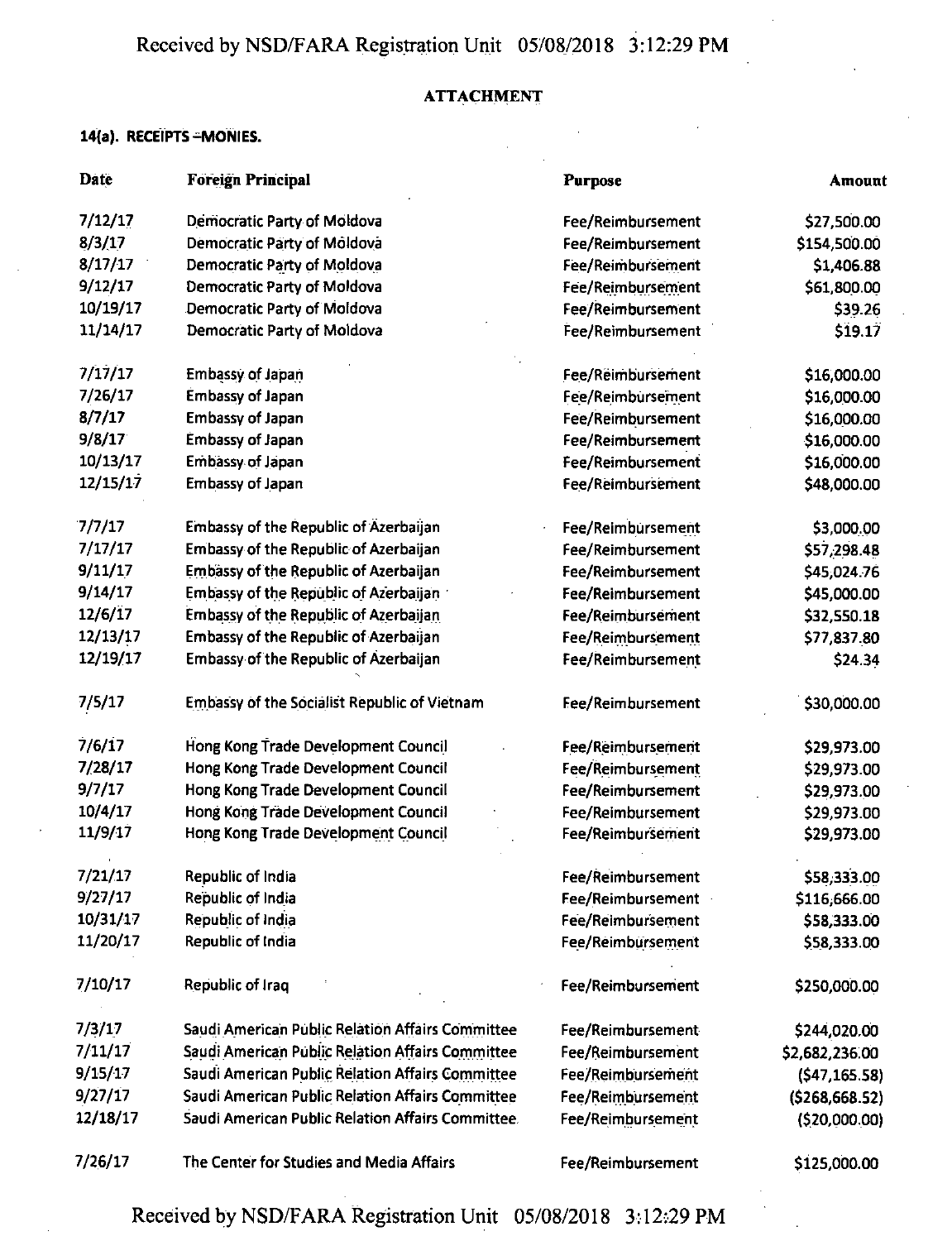#### 11/10/17 The Center for Studies and Media Affairs Fee/Reimbursement \$420,000.00

*Expenditureslisted under "Reimbursement" were forpurposes associated with work by the Podesta Group, and no U.S.. government officials ormedia representatives benefited therefrom.*

**TOTAL** \$4,490,952.77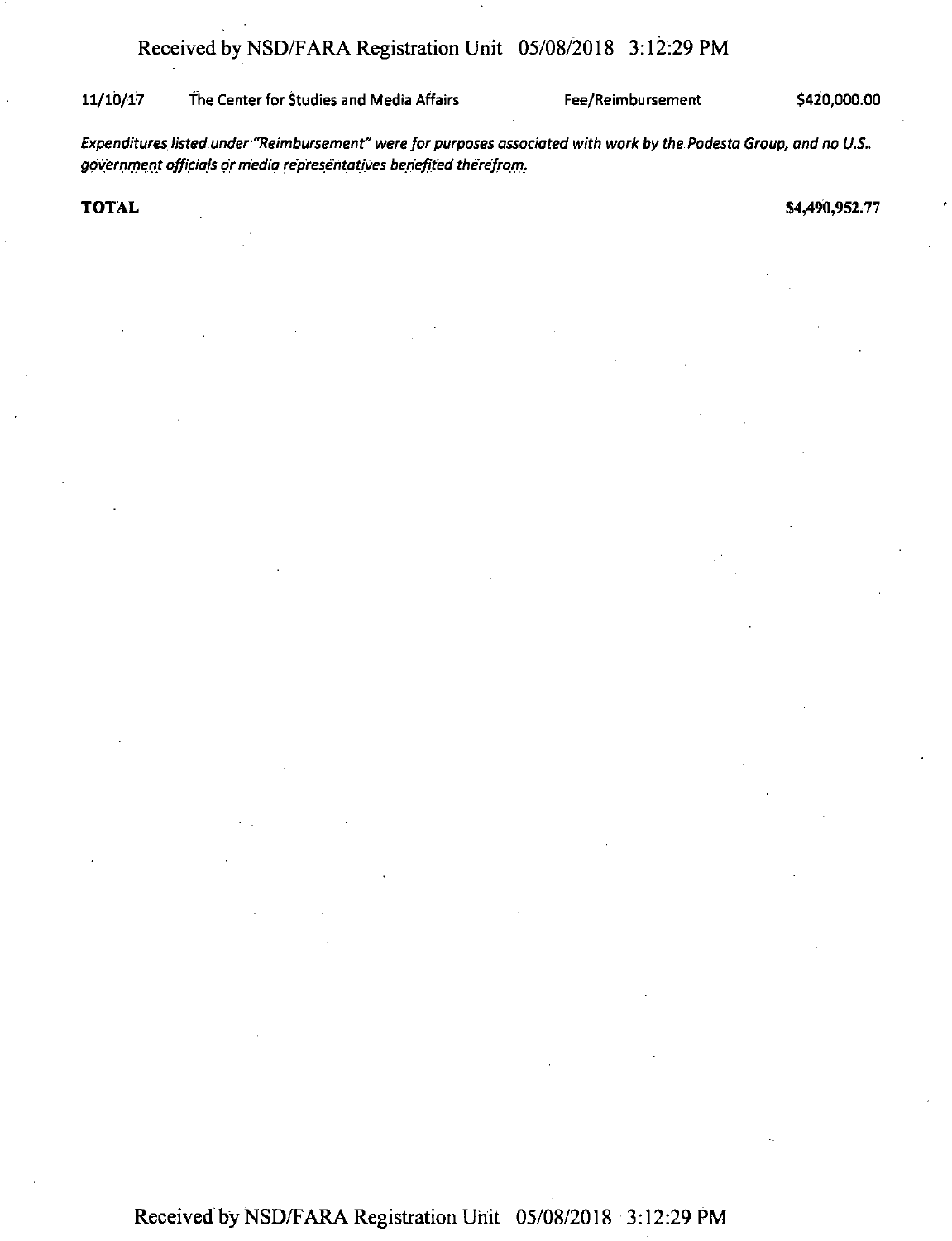#### **ATTACHMENT**

#### **15(a). DISBURSEMENTS-MONIES.**

| Date           | <b>Foreign Principal</b>                         | Purpose                      | Amount         |
|----------------|--------------------------------------------------|------------------------------|----------------|
| $7/17 - 12/17$ | Democratic Party of Moldova                      | Meals                        | S65.24         |
| $7/17 - 12/17$ | Democratic Party of Moldova                      | Office Expenses*             | \$15,287.06    |
| 7/17-12/17     | Democratic Party of Moldova                      | Transportation/Travel        | \$1,310.64     |
| $7/17 - 12/17$ | Embassy of Jäpan                                 | Office Expenses*             | \$305.00       |
| $7/17 - 12/17$ | <b>Embassy of Japan</b>                          | Transportation/Travel        | \$10.00        |
| $7/17 - 12/17$ | Embassy of the Republic of Azerbaijan            | Office Expenses*             | \$4,709.86     |
| $7/17 - 12/17$ | <b>Embassy of the Republic of Azerbaijan</b>     | Transportation/Travel        | \$128.71       |
| $7/17 - 12/17$ | Embassy of the Socialist Republic of Vietnam     | Office Expenses*             | \$319.59       |
| 7/17-12/17     | Hong Kong Trade Development Council              | Office Expenses*             | \$318.37       |
| $7/17 - 12/17$ | Hong Kong Trade Development Council              | <b>Transportation/Travel</b> | \$107.72       |
| $7/17 - 12/17$ | Ocean Advisory & Consulting W.L.L.               | Office Expenses*             | \$305.00       |
| $7/17 - 12/17$ | Republic of India                                | <b>Meals</b>                 | \$17.90        |
| $7/17 - 12/17$ | Republic of India                                | <b>Office Expenses*</b>      | \$363.14       |
| 7/17-12/17     | Republic of India                                | Transportation/Travel        | \$288.67       |
| $7/17 - 12/17$ | Republic of Iraq                                 | <b>Meals</b>                 | \$6,745.00     |
| 7/17-12/17     | Republic of iraq                                 | Office Expenses*             | \$9,067.94     |
| 7/17 12/17     | Republic of Iraq                                 | Transportation/Travel        | \$9.20         |
| $7/17 - 12/17$ | Republic of Kosovo                               | Office Expenses*             | \$305.00       |
| 7/17-12/17     | Saudi American Public Relation Affairs Committee | Office Expenses*             | \$2,823,758.38 |
| $7/17 - 12/17$ | The Center of Studies and Media Affairs          | Meals                        | \$516.93       |
| $7/17 - 12/17$ | The Center of Studies and Media Affairs          | Office Expenses*             | \$105,295.67   |
| 7/17 12/17     | The Center of Studies and Media Affairs          | <b>Transportation/Travel</b> | \$378.88       |

*NOTE: Expenditures listed under "Transportation/Travel" and "Meats" wereforpurposes associated with work by the Podesta Group, and no U.S. government officials or media representatives benefited therefrom.*

*\*"Office Expenses" includes courier, shipping, data communication, FARA filingfees, office supplies, parking, printing, copying, publications, information services, telephone, arid other miscellaneous expenses.*

TOTAL **\$2,969,613.90**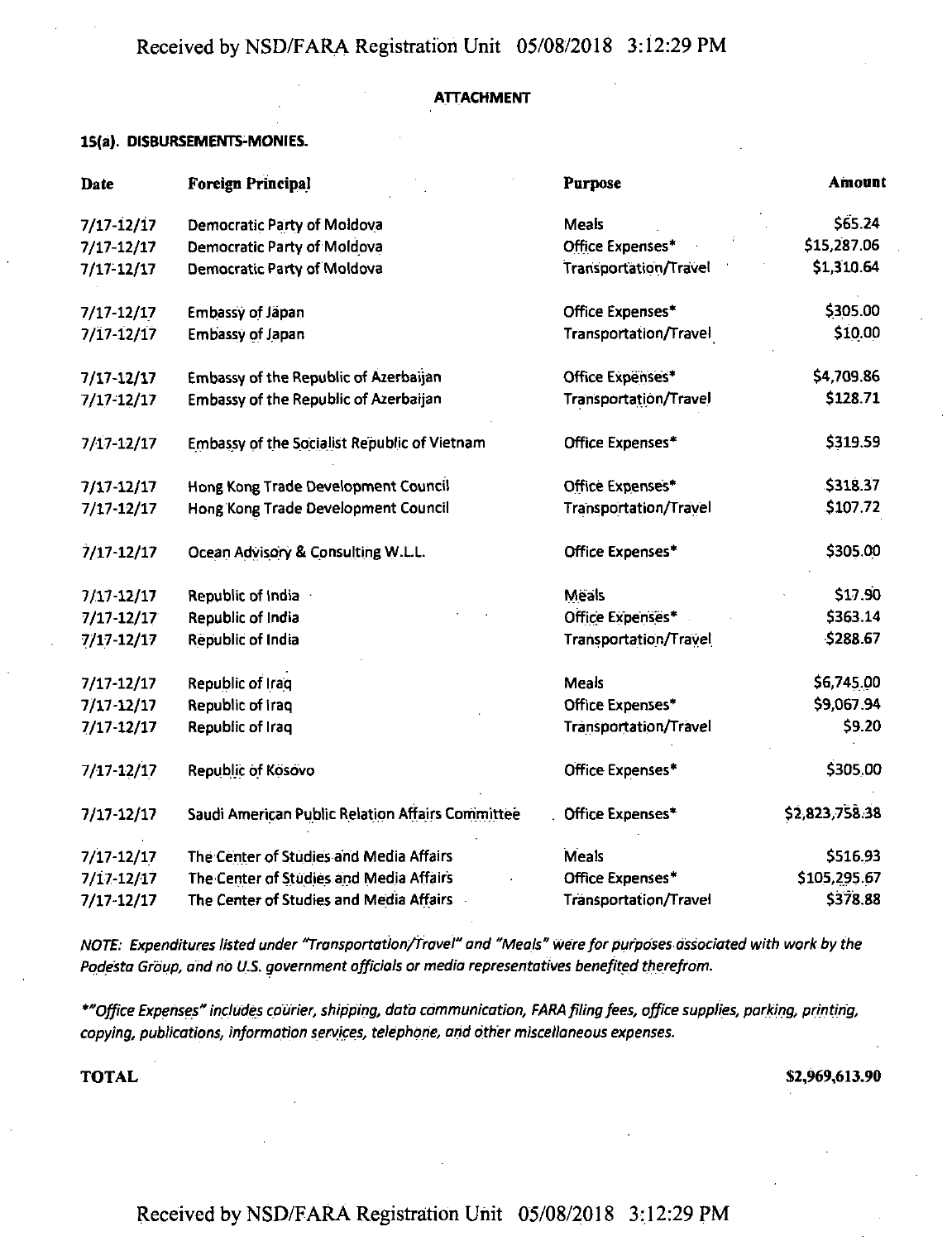## **Question IS** *ic\:* **Disbursements-Political Contributions**

| <b>Employee</b>   | <b>Date</b> |     | <b>Amount</b> | <b>Recipient</b>                  | <b>Event Location</b> |
|-------------------|-------------|-----|---------------|-----------------------------------|-----------------------|
| <b>ADAMS</b>      | 09/25/17    | \$  | 250.00        | ANDREA RAMSEY FOR CONGRESS        | Washington, DC        |
| <b>ADAMS</b>      | 09/19/17    | \$  | 500.00        | <b>FRIENDS OF MARIA</b>           | Washington, DC        |
| <b>ANTELO</b>     | 07/15/17    | \$  | 1,412.00      | <b>DSCC</b>                       | Washington, DC        |
| <b>ANTELO</b>     | 10/15/17    | \$  | 1,412.00      | <b>DSCC</b>                       | Wäshingtön, DC        |
| <b>ANTELO</b>     | 09/28/17    | \$  | 250.00        | PETE AGUILAR FOR CONGRESS         | Washington, DC        |
| <b>ANTELO</b>     | 08/02/17    | \$  | 500.00        | <b>CISNEROS FOR CONGRESS</b>      | Washington, DC        |
| <b>ANTELO</b>     | 09/30/17    | \$  | 250.00        | <b>ERIK JONES FOR CONGRESS</b>    | Wäshington, DC        |
| <b>ANTELO</b>     | 09/21/17    | \$  | 100.00        | <b>ACTBLUE</b>                    | Wäshington, DC        |
| <b>ANTELO</b>     | 08/15/17    | \$  | 1,412.00      | <b>DSCC</b>                       | Washington, DC        |
| <b>ANTELO</b>     | 07/24/17    | \$  | 250.00        | <b>ERIK JONES FOR CONGRESS</b>    | Washington, DC        |
| <b>ANTELO</b>     | 09/30/17    | \$  | 250.00        | <b>BARRAGAN FOR CONGRESS</b>      | Washington, DC        |
| <b>ANTELO</b>     | 09/15/17    | \$  | 1,412.00      | <b>DSCC</b>                       | Washington, DC        |
| <b>BRATHWAITE</b> | 12/31/17    | Ş   | 500.00        | <b>VAL DEMINGS FOR CONGRESS</b>   | Washington, DC        |
| <b>BRATHWAITE</b> | 10/22/17    | \$  | 500.00        | <b>CLEAVER FOR CONGRESS</b>       | Washington, DC        |
| <b>DYER</b>       | 09/30/17    | \$  | 300.00        | <b>FRIENDS OF ERIK PAULSEN</b>    | Washington, DC        |
| <b>DYER</b>       | 09/01/17    | \$  | 500.00        | <b>WALDEN FOR CONGRESS</b>        | Washington, DC        |
| <b>DYER</b>       | 09/30/17    | \$  | 500.00        | SIMPSON FOR CONGRESS              | Washington, DC        |
| <b>DYER</b>       | 12/31/17    | \$  | 500.00        | <b>FRIENDS OF DON BEYER</b>       | Washington, DC        |
| <b>DYER</b>       | 12/29/17    | \$  | 1,000.00      | <b>FRELINGHUYSEN FOR CONGRESS</b> | Washington, DC        |
| <b>DYER</b>       | 12/29/17    | \$  | 500.00        | <b>FRELINGHUYSEN FOR CONGRESS</b> | Washington, DC        |
| <b>DYER</b>       | 12/11/17    | \$  | 1,000.00      | KAY GRANGER CAMPAIGN FUND         | Washington, DC        |
| <b>DYER</b>       | 08/07/17    | \$  | 500.00        | FRIENDS OF ROSA DELAURO           | Washington, DC        |
| <b>DYER</b>       | 12/18/17    | \$  | 1,000.00      | STEPHEN FINCHER FOR SENATE        | Washington, DC        |
| <b>GERARD</b>     | 09/30/17    | \$  | 500.00        | BILL FLORES FOR CONGRESS          | Washington, DC        |
| <b>GERARD</b>     | 09/30/17    | \$  | 500.00        | <b>NRSC</b>                       | Washington, DC        |
| <b>GERARD</b>     | 10/23/17    | \$  | 1,000.00      | FRIENDS OF DAVID SCHWEIKERT       | Washington, DC        |
| <b>GERARD</b>     | 09/30/17    | \$  | 500.00        | <b>WALDEN FOR CONGRESS</b>        | Washington, DC        |
| <b>GERARD</b>     | 09/30/17    | \$  | 360.00        | <b>NRCC</b>                       | Washington, DC        |
| <b>HOLLY</b>      | 09/07/17    | \$  | 500.00        | JIM BANKS FOR CONGRESS, INC.      | Washington, DC        |
| <b>HOLLY</b>      | 07/27/17    | \$  | 1,000.00      | <b>SCALISE LEADERSHIP FUND</b>    | Washington, DC        |
| <b>HOLLY</b>      | 07/27/17    |     | \$1,000.00    | <b>SCALISE FOR CONGRESS</b>       | Washington, DC        |
| <b>HOLLY</b>      | 10/24/17    | \$  | 500.00        | RYAN FOR CONGRESS, INC.           | Washington, DC        |
| <b>HOLLY</b>      | 10/24/17    | \$  | 500.00        | <b>TEAM RYAN</b>                  | Washington, DC        |
| <b>HOLLY</b>      | 10/31/17    | Ş   | 500.00        | <b>CITIZENS FOR TURNER</b>        | Washington, DC        |
| <b>HOLLY</b>      | 09/20/17    | \$  | 300.00        | <b>FRIENDS OF ERIK PAULSEN</b>    | Washington, DC.       |
| <b>KAUDERS</b>    | 09/29/17    | \$  | 300.00        | KLOBUCHAR FOR MINNESOTA           | Washington, DC        |
| <b>KAUDERS</b>    | 08/18/17    | \$  | 1,700.00      | <b>MENENDEZ FOR SENATE</b>        | Washington, DC        |
| <b>KAUDERS</b>    | 08/18/17    | \$  | 1,000.00      | <b>MENENDEZ FOR SENATE</b>        |                       |
|                   |             |     |               | SEAN PATRICK MALONEY FOR          | Washington, DC        |
| <b>LEWIN</b>      | 09/25/17    | \$  | 500.00        | <b>CONGRESS</b>                   | Washington, DC        |
|                   |             |     |               | <b>BLUE DOG POLITICAL ACTION</b>  |                       |
| <b>LEWIN</b>      | 09/28/17    | \$  | 250.00        | <b>COMMITTEE</b>                  | Washington, DC        |
| LEWIN             | 09/25/17    | \$  | 500.00        | <b>FRIENDS OF MARIA</b>           | Washington, DC        |
| LEWIN             | 09/28/17    | \$. | 500.00        | <b>SCHATZ FOR SENATE</b>          | Washington, DC        |
| LEWIN             | 09/28/17    | \$  | 1,000.00      | <b>FUTURE FORUM PAC</b>           | Washington, DC        |
|                   |             |     |               |                                   |                       |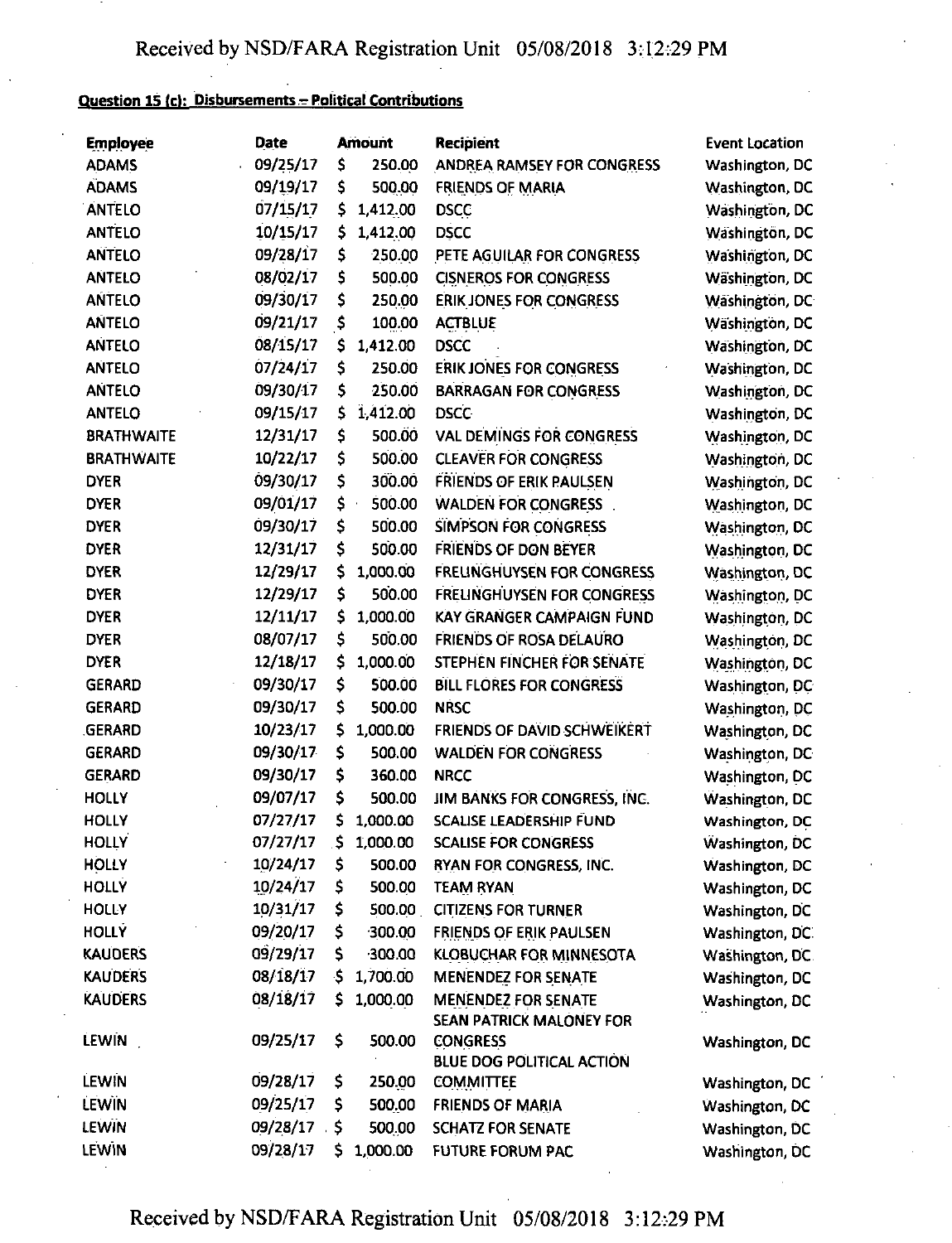| LEWIN             | 12/19/17 | \$  | 1,000.00     | <b>MONTANANS FOR TESTER</b>                                    | Washington, DC |
|-------------------|----------|-----|--------------|----------------------------------------------------------------|----------------|
| <b>LEWIN</b>      | 12/21/17 | \$  | 500.00       | STEPHANIE MURPHY FOR CONGRESS                                  | Washington, DC |
| <b>MARIN</b>      | 10/17/17 | \$  | .357.00      | <b>NRCC</b>                                                    | Washington, DC |
| <b>MOORE</b>      | 07/25/17 | \$  | 500.00       | TOM ROONEY FOR CONGRESS                                        | Washington, DC |
| <b>PODESTA</b>    | 07/25/17 | Ş   | 2,000.00     | FEINSTEIN FOR SENATE 2018                                      | Washington, DC |
| <b>PODESTA</b>    | 09/20/17 | \$  | 1,000.00     | DONNELLY FOR INDIANA                                           | Washington, DC |
| <b>PODESTA</b>    | 09/20/17 | \$  | 1,000.00     | <b>FRIENDS OF MARIA</b>                                        | Washington, DC |
| <b>PODESTA</b>    | 08/14/17 | \$  | 1,100.00     | <b>DCCC</b>                                                    | Washington, DC |
| <b>PODESTA</b>    | 07/25/17 | \$  | 1,000.00     | <b>HEIDI FOR SENATE</b>                                        | Washington, DC |
| <b>PODESTA</b>    | 07/25/17 | \$  | 1,000.00     | KLOBUCHAR FOR MINNESOTA                                        | Washington, DC |
| <b>PODESTA</b>    | 07/25/17 | \$. | 1,000,00     | <b>SNEATHERN FOR CONGRESS</b>                                  | Washington, DC |
| <b>PODESTA</b>    | 08/14/17 |     | \$(1,100.00) | <b>DCCC</b>                                                    | Washington, DC |
| <b>PODESTA</b>    | 07/25/17 | \$  | 500.00       | SODERBERG FOR CONGRESS                                         | Washington, DC |
| <b>PODESTA</b>    | 07/25/17 | \$  | 5,000.00     | <b>DCCC</b>                                                    | Washington, DC |
| <b>PODESTA</b>    | 10/10/17 | \$  | 500.00       | SNEATHERN FOR CONGRESS                                         | Washington, DC |
| <b>RADEMAKER</b>  | 07/17/17 | \$  | 500.00       | <b>ALAMO PAC</b>                                               | Washington, DC |
| <b>RADEMAKER</b>  | 12/31/17 | \$  | $-500.00$    | ELISE FOR CONGRESS                                             | Washington, DC |
| <b>RADEMAKER</b>  | 11/14/17 | \$  | 2,000.00     | STRENGTHEN AMERICA COMMITTEE                                   | Washington, DC |
| <b>RADEMAKER</b>  | 11/14/17 | \$  | 500.00       | <b>HURD FOR CONGRESS</b>                                       | Washington, DC |
| <b>RADEMAKER</b>  | 11/14/17 | \$. | 500.00       | LIZ CHENEY FOR WYOMING                                         | Washington, DC |
| <b>RAMIREZ</b>    | 09/30/17 | \$  | 250.00       | <b>BARRAGAN FOR CONGRESS</b>                                   | Washington, DC |
| RAMIREZ           | 09/27/17 | \$  | 1,000.00     | JEFFRIES FOR CONGRESS                                          | Washington, DC |
|                   |          |     |              | <b>ANTOINETTE SEDILLO LOPEZ FOR</b>                            |                |
| <b>RAMIREZ</b>    | 09/08/17 | \$  | 500.00       | <b>CONGRESS</b>                                                | Washington, DC |
| <b>RAMIREZ</b>    | 09/27/17 | \$  | 1,500.00     | <b>MARTIN HEINRICH FOR SENATE</b><br>JOSE JAVIER RODRIGUEZ FOR | Washington, DC |
| <b>RAMIREZ.</b>   | 09/22/17 | \$  | 1,000.00     | <b>CONGRESS</b>                                                | Washington, DC |
| <b>RÄMIREZ</b>    | 07/26/17 | \$  | 500.00       | <b>ANTHONY BROWN FOR CONGRESS</b>                              | Washington, DC |
| <b>RAMIREZ</b>    | 09/21/17 | \$  | 100.00       | <b>ACTBLUE</b>                                                 | Washington, DC |
| <b>RAMIREZ</b>    | 09/30/17 | \$  | 1,000.00     | PEOPLE FOR BEN                                                 | Washington, DC |
| <b>RAMIREZ</b>    | 09/29/17 | \$  | 250.00       | <b>AMMAR CAMPA FOR CONGRESS</b>                                | Washington, DC |
| <b>RAMIREZ</b>    | 07/17/17 | \$  | 2,700.00     | <b>SAM JAMMAL FOR CONGRESS</b>                                 | Washington, DC |
| RAMIREZ           | 09/29/17 | \$  | .250.00      | <b>RUBEN KIHUEN FOR CONGRESS.</b>                              | Washington, DC |
| <b>RAMIREZ</b>    | 09/27/17 | \$  | 1,000.00     | <b>VERONICA ESCOBAR FOR CONGRESS</b>                           | Washington, DC |
| <b>RAMIREZ</b>    | 12/22/17 | \$  | 500.00       | <b>FINKENAUER FOR CONGRESS</b>                                 | Washington, DC |
| <b>RAMIREZ</b>    | 09/08/17 | Ş   | 1,250.00     | <b>LOBO PAC</b>                                                | Washington, DC |
| <b>RAMIREZ</b>    | 11/29/17 | S   | 2,700.00     | JUANA MATIAS FOR CONGRESS                                      | Washington, DC |
| RAMIREZ           | 10/17/17 | \$  | 500.00       | <b>FRIENDS OF MARIA</b>                                        | Washington, DC |
| <b>SCHMIDT</b>    | 12/06/17 | \$  | 25.00        | <b>ACTBLUE</b>                                                 | Washington, DC |
| <b>TAVLARIDES</b> | 07/20/17 | \$  | 500.00       | <b>KLOBUCHAR FOR MINNESOTA</b>                                 | Washington, DC |
| <b>TAVLARIDES</b> | 08/07/17 | Ş   | 250.00       | <b>FRIENDS OF MARIA</b>                                        | Washington, DC |
| <b>TAVLARIDES</b> | 09/15/17 | \$  | $-500.00$    | MARKEY COMMITTEE; THE                                          | Washington, DC |
| <b>TAVLARIDES</b> | 09/27/17 | \$  | 500.00       | TITUS FOR CONGRESS                                             | Washington, DC |
| <b>TAVLARIDES</b> | 09/12/17 | \$  | 500.00       | <b>SCHNEIDER FOR CONGRESS</b>                                  | Washington, DC |
| <b>TAVLARIDES</b> | 12/18/17 | \$. | 500.00       | PERDUE VICTORY INC                                             | Washington, DC |
| <b>TAVLARIDES</b> | 12/18/17 | \$  | 250.00       | ONE GEORGIA PAC                                                | Washington, DC |
| <b>TAVLARIDES</b> | 12/18/17 | \$  | 250.00       | PERDUE FOR SENATE                                              | Washington, DC |